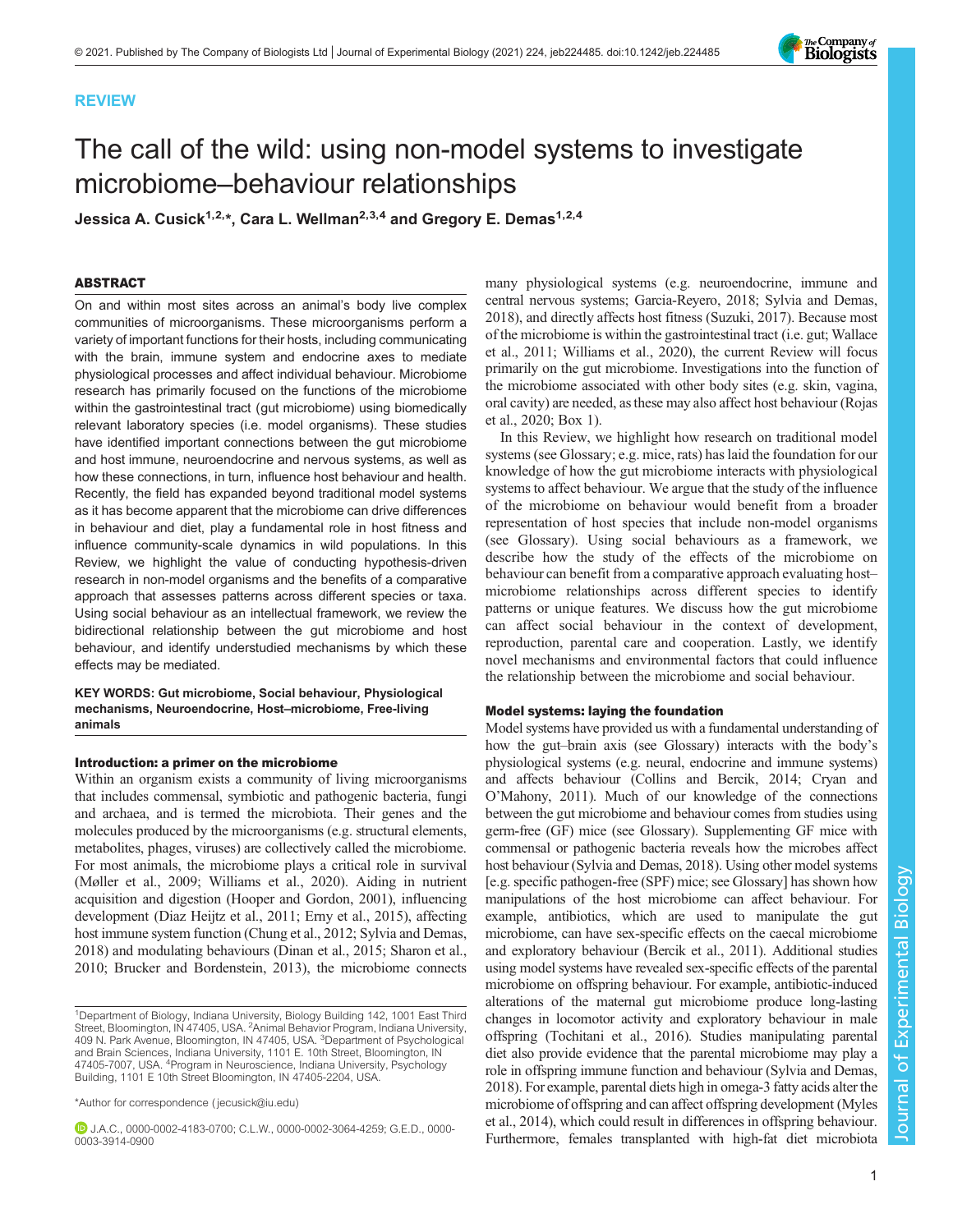# <span id="page-1-0"></span>Glossary

### Altruism

Behaviour that benefits another individual that is not closely related to the individual performing the behaviour and is detrimental to the individual performing the behaviour ([Trivers, 1971\)](#page-12-0).

### **Catecholamines**

Monoamine neurotransmitters such as dopamine, adrenaline and noradrenaline.

### Cooperation/cooperative behaviour

Behaviour that occurs when individuals act in ways that increase the fitness of others at some cost to themselves ([Nowak, 2006\)](#page-11-0).

### Cooperative breeding

Breeding system in which subordinates (i.e. 'helpers') capable of reproducing forgo their own reproduction to assist raising offspring produced by breeders [\(Cockburn, 1998\)](#page-9-0).

# **Cytokines**

Hormone-like molecules (e.g. interleukins, interferon) produced by the immune system, either in the periphery or in the central nervous system.

# Enterochromaffin cells

Endocrine cells lining the gastrointestinal tract.

# Germ-free (GF) mice

Mice that are microbiota deficient from birth and are maintained in a microbiota-free environment.

### Gnotobiotic mice

Mice born and maintained under aseptic conditions and in which only specific known strains of microbes are present, often introduced by the researcher.

### Gut–brain axis

The bidirectional communication between the brain and the gastrointestinal tract.

# Kin selection

The process by which traits are favoured because of their beneficial effects on relatives' survival; relatives may be either offspring (direct fitness) or non-descendant offspring (indirect fitness) ([Griffin and West,](#page-10-0) [2002](#page-10-0)).

### Lipopolysaccharide (LPS)

A carbohydrate moiety present on the surface of Gram-negative bacteria, administration of which may be used to induce a sickness response in the absence of infection.

### Non-model organisms

Wild or non-captive species typically not used for biomedical research. Peyer's patches

Lymphatic tissue found in the small intestine.

# **Probiotics**

Live microbial organisms supplemented to an individual that may increase the relative abundance of particular microbial strains.

#### Pyrogen

A fever-causing agent, typically produced by a bacterium.

### **Reciprocity**

A theory used to explain the evolution of cooperation that highlights the importance of repeating interactions and the benefits incurred by the cooperating individual ([Trivers, 1971\)](#page-12-0).

### Recolonization

Re-establishing either parts of or the complete gut microbiome via methods such as faecal transfer or probiotic administration; this manipulation typically occurs in GF mice or individuals whose gut microbiome has been depleted.

# Specific pathogen-free (SPF) mice

Mice raised with a normal functional microbiota, but without a specific list of pathogens (e.g. Mycoplasma pulmonis) known to affect the health of mice.

# Traditional model systems

Defined here as the laboratory rats and mice most commonly used for biomedically relevant research.

produce pups that vocalize less when separated from their mother and male offspring that differ in exploratory, cognitive and compulsive behaviour [\(Bruce-Keller et al., 2017](#page-9-0)).

### Box 1. Beyond the gut

Animal bodies contain microbial communities that can affect host physiology, behaviour and fitness ([Archie and Theis, 2011](#page-8-0); [Archie and](#page-8-0) [Tung, 2015;](#page-8-0) [Vuong et al., 2017](#page-12-0)). Within individuals, the microbiota is partitioned across different body sites, and the composition of microbiota differs at different sites ([Hyde et al., 2016;](#page-10-0) [Xavier et al., 2019\)](#page-12-0). Like the gut microbiome, these other microbiomes are influenced by host physiology and external factors, and play a critical role in mediating social behaviour.

The skin is the primary physical barrier between vertebrates and their environment, and the skin microbiome can influence development, social behaviour and host health. Amphibian and reptile skin microbiomes are an important component of the host's defences against pathogens ([Varga et al., 2018](#page-12-0); [Hyde et al., 2016\)](#page-10-0), and manipulations of the skin microbiome of these species may help prevent population declines ([Harris et al., 2009;](#page-10-0) [Kueneman et al.,](#page-11-0) [2016](#page-11-0)). The skin microbiome is often affected by changes in the environment ([Douglas et al., 2021](#page-10-0); [Hyde et al., 2016\)](#page-10-0), which could have important consequences for host health and physiological development. In contrast, the skin microbiome of some avian species is unrelated to their shared environment and diet, indicating individualspecific skin microbiomes in these species ([Engel et al., 2018](#page-10-0)). Host- and individual-specific microbial communities may communicate critical information about the host's phenotype and genotype, and even promote individual recognition ([Rojas et al., 2020](#page-11-0)). The skin microbiome can change as a result of changes in host behaviour. For example, [Pratte et al. \(2018\)](#page-11-0) showed that the mucus of clownfish (Amphiprion clarkii), which display a mutualistic relationship with anemones (Entacmaea quadricolor), changes as a result of associations with the anemone. This change may be ecologically important to both the fish–microbiome and the fish–anemone interactions, specifically helping to sustain the mutualistic relationship.

Another microbiome site that has been investigated is the cloaca. In birds, reptiles, amphibians and some mammals, the cloaca is the end of both the digestive and reproductive tracts, meaning cloacal microbial communities are impacted by both diet and reproductive behaviour ([Kulkarni and Heeb, 2007](#page-11-0); [Maul et al., 2005\)](#page-11-0). The relative influence of these two factors on cloacal microbiome diversity requires further study, as does the effect of the cloacal microbiome on host health, physiology and reproductive behaviour, as well as the offspring microbiome and development. The eggshell microbiome may be affected by the maternal cloacal microbiome or the nesting environment, and this could contribute to the effects on offspring. For example, in woodlarks (Lullula arborea) and skylarks (Alauda arvensis), eggshell microbiomes are influenced by body feathers and female brood patch skin, but not by the maternal gut microbiome [\(van Veelen et al., 2018](#page-12-0)). Whether the cloacal microbiome influences the egg microbiome and how this affects offspring colonization requires further study.

# Studying the microbiome

# Why consider non-model organisms?

Research using model organisms has demonstrated ways in which the microbiome can modulate behaviour. However, this work provides only a partial view of the role of the microbiome in natural functions because traditional model organisms are often not exposed to natural environmental conditions or lack variation in traits typically observed in wild populations. For example, a complete absence of microbiota, as in GF mice, is not found in wild populations, and GF mice display a variety of abnormalities associated with the lack of a microbiome (e.g. in the development of the gut, immune system and brain; [Martin et al., 2016\)](#page-11-0). Additionally, diet, social interactions (or the lack thereof) and other environmental conditions [\(Hird, 2017\)](#page-10-0) associated with captivity alter the microbiome. For example, captive animals tend to have gut microbiomes that are depleted or imbalanced compared with those of their wild counterparts [\(Clayton et al., 2016;](#page-9-0) [Kohl](#page-10-0)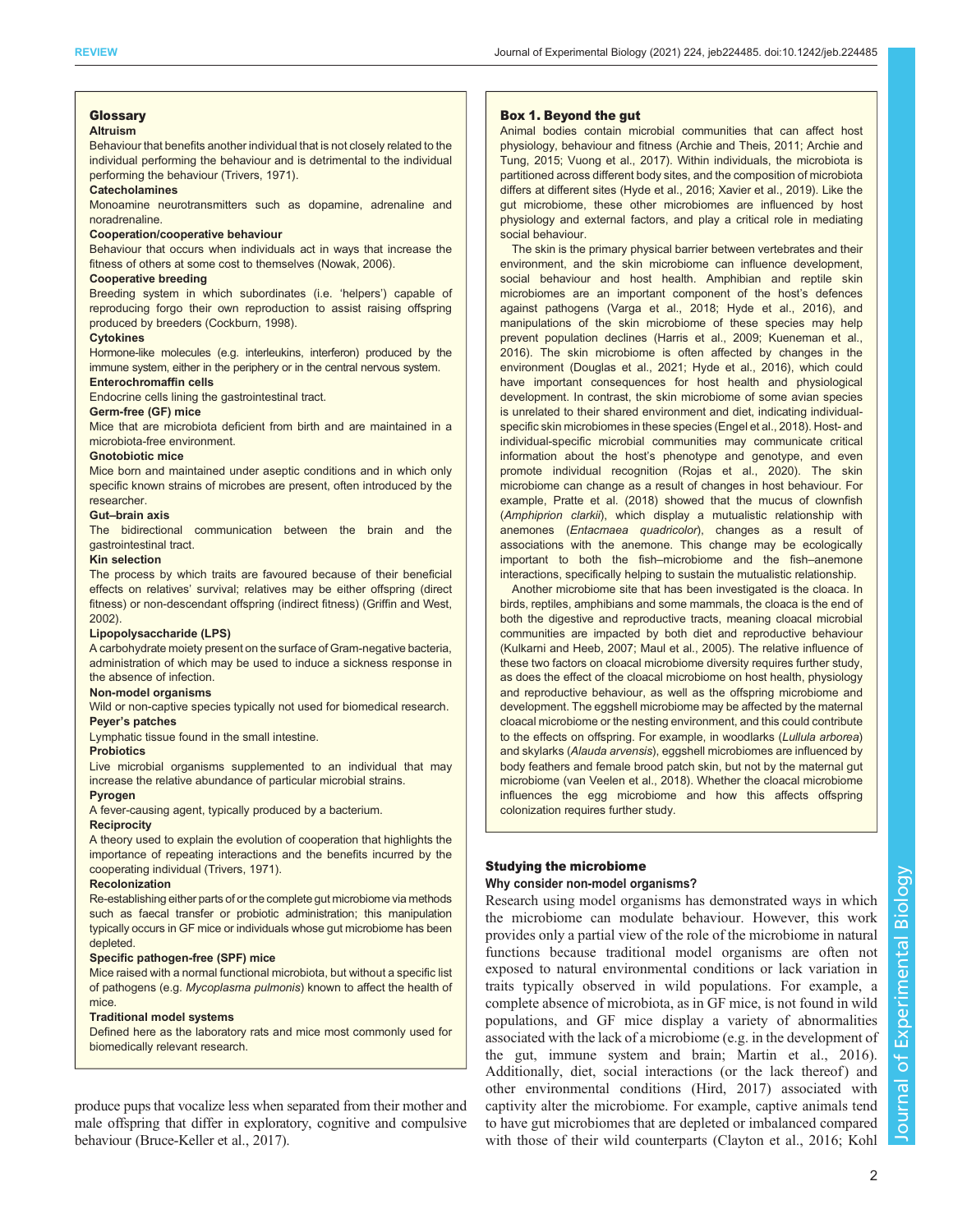<span id="page-2-0"></span>

Fig. 1. Graphic model identifying potential interactions among environmental factors and physiological systems that can alter the gut microbiome and thus affect behaviour. The inner circle represents the 'core' physiological systems regulating microbiome–behaviour interactions, including immune, neural and endocrine factors (HPA axis, hypothalamic– pituitary–adrenal axis), as well as the direct influence of the gut microbiota itself (i.e. metabolic by-products). Our hypothetical bird is nested within a larger environmental context (represented by the outer circle). Around the outer circle, we show examples of environmental variables – ranging from behavioural interactions with conspecifics to the physical environment – that might affect the microbiome–behaviour interaction. Around the perimeter of the inner circle are additional physiological variables that are less often considered but that might play an important role in modulating the effects of environmental variables on the core physiological systems. In conjunction with environmental factors, these molecules serve as 'environmental input signals' to the organism. These signals include (but are not limited to) seasonal/photoperiodic information (via melatonin and thyroid hormones), ambient temperature (via thyroid hormones and gonadal steroids), diet and food intake (via gut peptides such as leptin, insulin and ghrelin) and social interactions (via nonapeptides such as oxytocin and vasopressin, and other hormones).

[et al., 2017](#page-10-0); [McKenzie et al., 2017\)](#page-11-0) as a result of standard diets [\(Clayton et al., 2018](#page-9-0); [Reichelt et al., 2020](#page-11-0)). Likewise, differences in temperature, light, season (e.g. [Ren et al., 2020](#page-11-0)) or habitat (e.g. [Watson et al., 2019](#page-12-0); [Loo et al., 2019](#page-11-0); [Davidson et al., 2020](#page-9-0); [San](#page-11-0) [Juan et al., 2020](#page-11-0)), which are often minimized in captive studies (e.g. [Arentsen et al., 2015;](#page-8-0) [Neufeld et al., 2011\)](#page-11-0), can have important effects on the microbiome (Fig. 1; e.g. [Bailey et al., 2010](#page-8-0)) and behaviour (e.g. foraging innovation; [Davidson et al., 2020\)](#page-9-0). Further, the social organization of organisms in the lab often differs from that observed in wild populations, which limits the ability to study the relationship between social interactions and the host microbiome [\(Archie and Tung, 2015;](#page-8-0) [Soares et al., 2019](#page-12-0)). The relationship between the gut microbiome and behaviour is bidirectional – behaviour can be influenced by the composition and diversity of the host's microbiome, and in turn, an organism's behaviour can alter their own and other individuals' bacterial communities ([Archie and](#page-8-0) [Tung, 2015;](#page-8-0) [Münger et al., 2018\)](#page-11-0) – and is shaped by early development (e.g. parental care, interactions among siblings) and continues into adulthood. Therefore, to further investigate (1) this bidirectional relationship, (2) the role of the gut microbiome in host evolution [\(Sylvia and Demas, 2018\)](#page-12-0), and (3) population and community dynamics [\(Corl et al., 2020](#page-9-0)), the field must broaden to include non-model populations.

# Lessons from non-model organisms

Experiments on non-model populations with naturally occurring microbiomes provide the natural variation needed to assess the complexity of host–microbiome relationships ([Brooks et al., 2016](#page-9-0);

[Kohl et al., 2016\)](#page-10-0) under the conditions in which they evolved. In addition, using non-model systems allows for comparative studies across different species or taxa, which provide important opportunities to assess the evolution of the host–microbiome relationship, determine large-scale patterns to explain development and behaviour, and identify unique aspects of the hosts that result in unique functions of the microbiome. Convergence in host phenotypes can provide natural experiments, allowing comparisons between species that share similar traits, but do not share a phylogenetic history. This may reveal important roles of the host microbiome [\(Box 2](#page-3-0)).

To date, approximately 90% of published studies on the host– microbiome relationship are in mammals ([Colston and Jackson,](#page-9-0) [2016\)](#page-9-0), and many are conducted on lab populations. Although these studies have provided many important insights, mammals differ from other taxa in ways that likely influence the host–microbiome relationship (e.g. [Hird, 2017; Greene et al., 2019](#page-10-0); [Song et al., 2020](#page-12-0); [Sullam et al., 2012](#page-12-0)). The composition and function of the gut microbiome in other taxa (e.g. birds, fish, amphibians and reptiles) remains understudied ([Hird, 2017;](#page-10-0) [Williams et al., 2020\)](#page-12-0). Below, we highlight the qualities of non-mammalian species and the benefits of studying non-model taxa for investigating the interaction between the microbiome and social behaviour.

# **Birds**

Birds represent an excellent system in which to test hypotheses about microbiome effects on behaviour. Avian reproductive biology enables the investigation of the importance of the gut microbiome in reproduction (e.g. does the offspring microbiome differ in altricial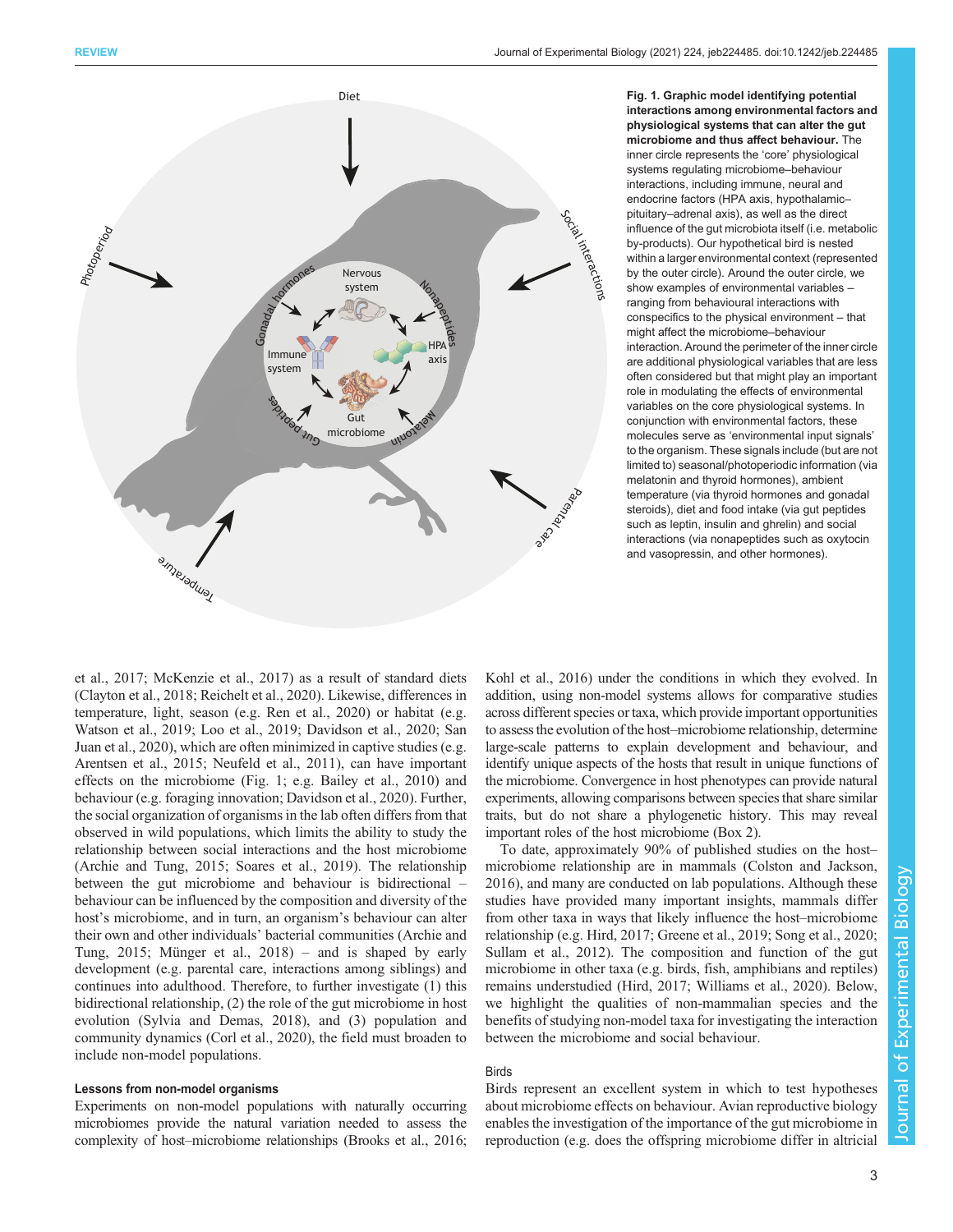### <span id="page-3-0"></span>Box 2. Comparative studies reveal microbiome function

Convergence in host phenotypes provides natural experiments by which comparisons between species may reveal important roles of the host microbiome. Specialized diets ([Song et al., 2019\)](#page-12-0) and the ability to fly ([Song et al., 2020](#page-12-0)) have evolved in multiple lineages across vertebrates, and the microbiome composition reflects these unique adaptations. Comparative studies assessing birds and bats reveal evidence for microbiome convergence [\(Song et al., 2019, 2020\)](#page-12-0) as a result of specialized diets and flight that make them more similar to each other compared with more closely related species. For example, birds and bats with a haematophagic diet have microbiome compositions that are more similar to each other than to those of non-haematophagic avian and mammalian species ([Song et al., 2019](#page-12-0)). Haematophagy presents many unique nutritional challenges: blood is high in proteins, lipids and salt, but depleted of essential nutrients such as B vitamins. Digestion of blood can release toxic levels of iron and urea. These differences in diet correlate with differences in the microbial taxa found in haematophagic species. For example, Enterobacteriaceae, Helicobacteraceae and Petostreptococaceae are present in haematophagic bat species, but absent in samples from non-haematophagic bat species [\(Song et al., 2019](#page-12-0)). Additional evidence of convergent phylogenetic properties among vampire bats and birds is that high-level properties of the overall gut community, especially properties related to function, are similar, as both have a high abundance of the taxon Peptostreptococcaceae ([Song et al., 2019\)](#page-12-0).

Similarly, [Song et al. \(2020\)](#page-12-0) revealed an association between flight and loss of microbiome specificity, even among distant species. Bat microbiomes are more closely related to those of birds than they are to the microbiomes of other mammals [\(Song et al., 2020](#page-12-0)). Bats have a lower proportion of Bacteroidetes and a higher proportion of Proteobacteria, which is highly associated with birds and flight. Interestingly, despite similarities between the microbiomes of birds and bats, the strongest association between these two groups is their lack of association with a specific microbiome. Characteristics associated with flight, including shorter intestinal lengths and content retention times, and differences in metabolic demands ([Song et al., 2020\)](#page-12-0), may explain the lack of microbiome specificity in these organisms.

nestlings versus precocial nestlings), offspring care [e.g. brood parasitism: [Robert and Sorci, 2000](#page-11-0); cooperative breeding (see Glossary): [Cockburn, 1998\]](#page-9-0) and sociality (e.g. solitary to communal living; [Downing et al., 2020\)](#page-10-0). Songbirds also represent an ideal system in which to test how the microbiome interacts with neural systems to affect behaviour. The neural system regulating song learning in birds is a model for studying the neural mechanisms of learning and cognitive plasticity [\(Brenowitz and](#page-9-0) [Beecher, 2005\)](#page-9-0). The gut microbiome can affect cognitive performance and social learning (e.g. [Davidson et al., 2018](#page-9-0)), but whether this plays a role in avian species is unknown. Variation in song learning and production affect important aspects of social behaviour including mate choice ([Nowicki and Searcy, 2005\)](#page-11-0), species recognition (e.g. [Soha and Marler, 2000\)](#page-12-0) and the ability to recognize heterospecific alarm calls ([Magrath et al., 2015](#page-11-0)). To date, we know very little about how the microbiome influences these behaviours in avian hosts ([Hird, 2017](#page-10-0)).

# Fishes

Teleost fishes provide unique opportunities to advance our understanding of the links between sociality and the microbiome. Fish display complex social behaviours [e.g. deception: [Bshary](#page-9-0) [et al., 2002;](#page-9-0) cooperation (see Glossary): [Balshine-Earn et al., 1998\]](#page-8-0) and can live in complex social networks (e.g. [Taborsky, 1994\)](#page-12-0). Teleost fish are particularly promising for the study of mating behaviour because they display a variety of mating patterns, as well as parental care [\(Swenson, 1997\)](#page-12-0). There are also well-established model fish systems that can be studied in the wild and – when brought into the lab – display behaviours comparable to those of wild populations. For example, the zebrafish is a model system in developmental biology for which many behavioural, physiological and molecular tools have been specifically developed. Studies in zebrafish have identified a role for sociality in horizontal bacterial transmission, suggesting that social interactions affect microbial composition ([Burns et al., 2017](#page-9-0)). Furthermore, zebrafish reared in the laboratory may have a gut microbiome comparable to that of animals captured in the wild ([Roeselers et al., 2011\)](#page-11-0), which may make this a preferred captive system in which to test the importance of natural environmental factors.

Fish also provide a unique opportunity to investigate sex differences in the composition and diversity of the microbiome and how the microbiome can influence behaviour in sex-specific ways. This is because many fish species are sequential hermaphrodites, beginning life as one sex and changing to the other sex ([Gemmell](#page-10-0) [et al., 2019\)](#page-10-0). Sequential hermaphrodites include species capable of transitioning from male to female, female to male, or bidirectionally. These sex changes involve coordinated transformations of many biological systems and are usually cued by changes in social structure, or attainment of age or size ([Gemmell et al., 2019](#page-10-0)) – factors that are also associated with differences in host microbiome composition and diversity (e.g. [Rojas et al., 2020](#page-11-0); [Whittaker et al., 2016](#page-12-0)). Males and females of the same species often differ in the composition or diversity of their microbiome, which is often attributed to differences in sex hormones ([Zha et al., 2018](#page-12-0); [Chen et al., 2018\)](#page-9-0). Whether the microbiome changes as individuals transition has yet to be explored. Therefore, assessing whether the gut microbiome changes in conjunction with sex changes, whether the microbiome facilitates or triggers those changes, or whether shared underlying physiological mechanisms play a role are important areas for future study.

### Amphibians

Amphibians provide an excellent opportunity to examine the importance of critical developmental windows on the gut microbiome–behaviour relationship. Perturbations to the microbiome during 'sensitive' phases of development can have long-term consequences on behaviour, and the microbiome may mediate such effects ([Sachser et al., 2020](#page-11-0)). Changes in the microbiota during critical developmental windows can also alter the trajectory of the gut microbiome and have long-term consequences on fitness-related traits [\(Warne et al., 2019\)](#page-12-0). In amphibians, hatching represents a critical developmental window for gut microbiome colonization (e.g. [Warne](#page-12-0) [et al., 2017](#page-12-0)); metamorphosis, another critical developmental stage, is associated with complex changes in an individual's morphology, physiology, behaviour and composition of the gut microbiome ([Chai](#page-9-0) [et al., 2018\)](#page-9-0). For example, during pre-metamorphosis, changes occur in the stress neuropeptide corticotropin releasing factor and the hormone leptin ([Denver, 2019\)](#page-9-0), both of which are important in bidirectional gut–brain communication ([Holzer, 2016](#page-10-0); [Rajala et al.,](#page-11-0) [2014](#page-11-0)). How these factors interact with the gut microbiome during metamorphosis to affect adult behaviour is relatively unknown.

# Host microbiome and animal social behaviour

The gut microbiome can both influence and be altered by an individual's behaviour ([Archie and Tung, 2015](#page-8-0); [Münger et al.,](#page-11-0) [2018\)](#page-11-0). Investigating the bidirectional relationship between the gut microbiome and social behaviour is of particular interest given the range and complexity of social interactions, which can include physically distant interactions, repeated contact between social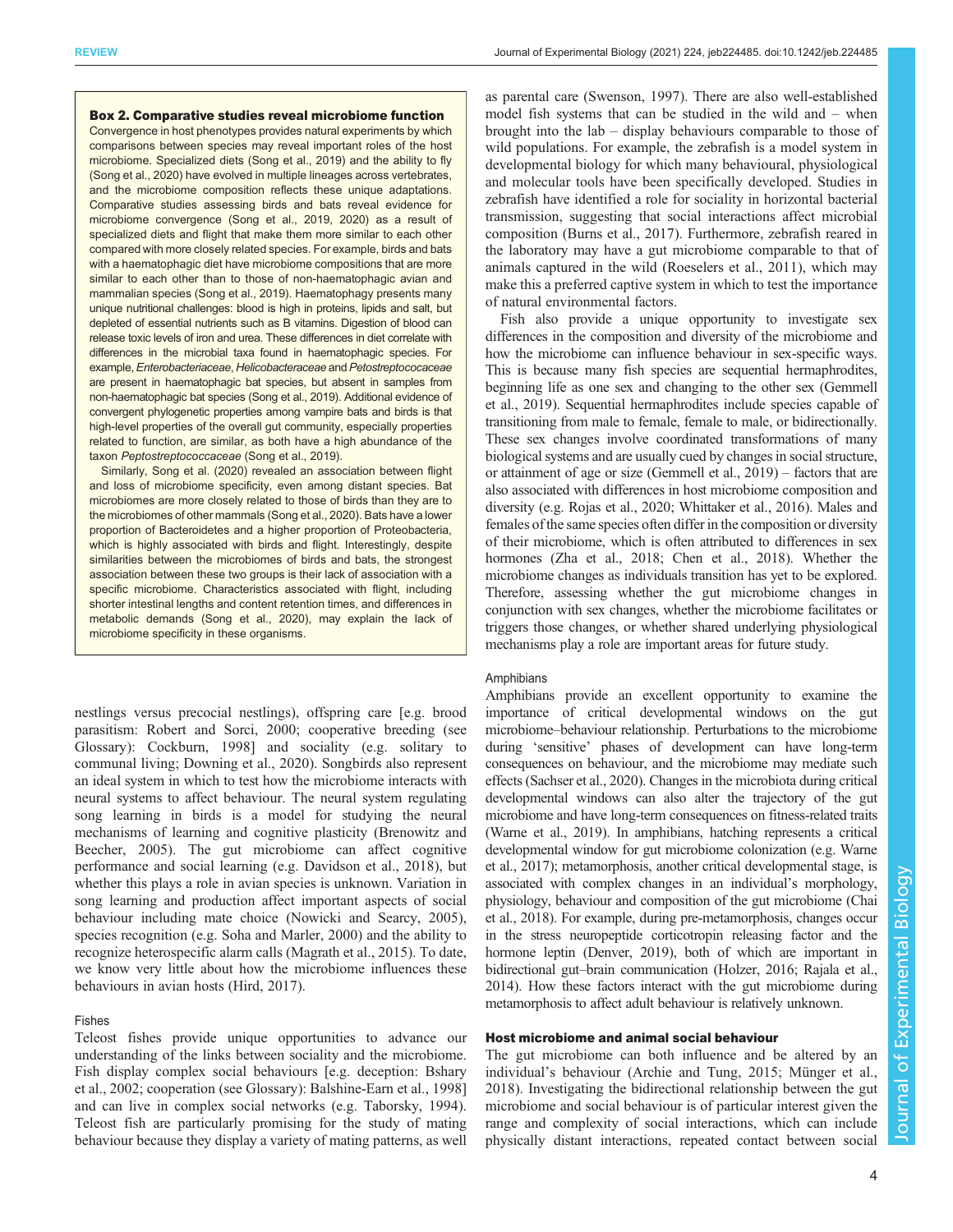group members and reproductive affiliations [\(Soares et al., 2019](#page-12-0); [Tung et al., 2015](#page-12-0); [Grieneisen et al., 2017](#page-10-0); [Antwis et al., 2018](#page-8-0)). Here, we focus on the bidirectional relationship between the gut microbiome and social behaviour in the context of reproduction, development, parental care and cooperation.

### Reproduction

Sexual interactions can be directly and indirectly influenced by the composition of the gut microbiome. Recent work in Drosophila melanogaster fruit flies has identified an important role of gut microbes in determining assortative mating. Individuals prefer to mate with partners raised on a diet similar to their own, a preference driven by direct effects of the gut microbiome on fly pheromones, which in turn influence mating behaviour ([Leftwich et al., 2018\)](#page-11-0). Additionally, the gut microbiome may have sex-specific effects on the duration of mating behaviour and offspring production [\(Morimoto et al., 2017](#page-11-0)). The gut microbiome may also affect mating behaviour indirectly via its effects on social avoidance; the gut microbiome is known to affect social avoidance as recolonization studies (see Glossary) have ameliorated these behaviours in mice [\(Sampson and Mazmanian, 2015\)](#page-11-0). The gut microbiome may also indirectly influence reproductive behaviour via individual recognition and communication. For example, volatile compounds in preen oil in birds serve as a chemical cue, and signal information about species, sex and breeding condition. Potential mates are attracted to preen oil odours. In the dark-eyed junco (Junco hyemalis), symbiotic bacteria may be responsible for producing behaviourally relevant volatile compounds ([Whittaker](#page-12-0) [et al., 2019\)](#page-12-0), indicating that the microbiome can influence behaviours important for mate attraction and reproduction.

Sexual interactions also represent direct means by which an organism's microbiome can be transferred or influence another individual's gut microbiome and other microbial communities [\(Box 1\)](#page-1-0). For example, in the Mormon cricket (Anabrus simplex), mating behaviour affects the structural communities of the gut. Specifically, the abundance of lactic acid bacteria changes in response to mating [\(Smith et al., 2017\)](#page-12-0). In lizards (Zootoca vivipara), polyandrous females have significantly more diverse cloacal bacterial communities compared with monandrous females, suggesting the number of sexual partners can influence females' cloacal microbiome ([White et al., 2011\)](#page-12-0). In birds, sexual contact between partners also appears to influence the cloacal microbiome [\(Kreisinger et al., 2015](#page-10-0); [Hernandez et al., 2020\)](#page-10-0). For example, in barn swallows (Hirundo rustica), repeated contact between sexual partners homogenizes the cloacal microbiome [\(Kreisinger et al.,](#page-10-0) [2015](#page-10-0)); pair members have more similar cloacal microbiomes [\(Ambrosini et al., 2019\)](#page-8-0), and females with numerous partners have more microbial diversity [\(Levin et al., 2016\)](#page-11-0). Comparative studies evaluating how different mating strategies (e.g. social monogamy, genetic monogamy, polygyny, polyandry, lekking, polygynandry) are influenced by the gut microbiome, how these strategies affect the transmission of bacterial communities, and whether they affect microbial communities across the body differently would advance our knowledge of how these mating strategies evolved and how the gut microbiome influences reproduction.

### Development of social behaviour: maternal versus paternal effects

The maternal influence on offspring phenotype is an important source of organismal variation (e.g. maternal stress; [Seckl and Meaney, 2004](#page-12-0); [Duckworth et al., 2015\)](#page-10-0), and it plays a key role in the foundation of the offspring's microbiome. In most mammals, offspring are birthed through the vaginal canal, bacteria from which directly shape the microbiome of the offspring [\(Dominguez-Bello et al., 2010](#page-10-0)), affecting offspring behaviour. For example, pregnant mice exposed to antibiotics produce offspring that exhibit less locomotor activity and exploration of the perimeter of an unfamiliar field compared with control offspring [\(Tochitani et al., 2016\)](#page-12-0). Further, manipulations of the maternal gut microbiome during pregnancy influence offspring neurodevelopment, which alters offspring tactile sensitivity in some somatosensory behavioural tasks, but not in sensorimotor behaviours [\(Vuong et al., 2020\)](#page-12-0). The maternal gut microbiome can also mediate the effects of prenatal stress (Jašarević[et al., 2018](#page-10-0)) and in sex-specific ways (J.A.C., C.L.W. and G.E.D., unpublished data). For example, in Siberian hamsters, pregnant females exposed to stress produced female offspring that were highly aggressive, whereas pregnant females exposed to stress and antibiotics produced female offspring that displayed aggression comparable to that of controls (J.A.C., C.L.W. and G.E.D., unpublished data).

Less is known about how manipulating the maternal microbiome affects offspring behaviour in non-mammalian species, highlighting the need for hypothesis-driven research across taxa. In birds, eggs pass through the cloaca; whether cloacal microbes can penetrate the semipermeable barrier of the eggshell to shape the offspring microbiome or mediate the effects of prenatal conditions is not fully understood. Thus, in birds, the foundation of the offspring's microbiome may be more heavily influenced by maternal behaviour (e.g. nest building, incubation behaviour and temperature maintenance; [Evans et al., 2017\)](#page-10-0). For example, limited evidence suggests incubation may promote beneficial bacteria while eliminating pathogenic bacteria [\(Shawkey et al., 2009\)](#page-12-0). Chicks may also acquire bacteria through indirect maternal transmission (e.g. passive uptake from the nesting environment) and parental care [\(Chen et al., 2020\)](#page-9-0). Similarly, in fish and reptiles, parental skin microbiome diversity [\(Soares et al., 2019\)](#page-12-0), specifically through skin-to-skin contact with the female, is critical in establishing the offspring microbiome [\(Banning et al., 2008\)](#page-8-0). Questions relating to how the microbiome is established from birth in non-mammalian species and the cascading effects of the gut–brain axis on host behaviour would benefit from a comparative approach.

Recent studies have focused on the role of the paternal microbiome on offspring development and behaviour. Previous work has shown that paternal presence and condition can have sexspecific effects on the health and behaviour of their offspring (e.g. [Tabbaa et al., 2017;](#page-12-0) [Hellmann et al., 2020\)](#page-10-0). Fathers may directly transmit information to their partners or offspring through their microbiome [\(Rando and Simmons, 2015](#page-11-0)). For example, [Javurek](#page-10-0) [et al. \(2016\)](#page-10-0) revealed that, in some strains, male mice have unique seminal fluid microbiomes that differ in composition from their gut microbiomes. Therefore, it is possible that males' seminal fluid microbiome could influence offspring development during embryogenesis, a critical stage during development linked to postnatal differences in social learning, cognitive development and memory recall that later can impact social behaviours [\(Desbonnet et al.,](#page-9-0) [2014](#page-9-0); [Davidson et al., 2018\)](#page-9-0). This might occur via many different mechanisms, described in detail below, and could include changes in neuronal hyperactivity, serotonergic systems in the hippocampus and gene expression in the amygdala [\(Davidson et al., 2018](#page-9-0)).

Paternal experience could also affect offspring behaviour via changes in the gut microbiome of offspring. [Callaghan et al. \(2016\)](#page-9-0) observed that, in rats, emotional learning – including the retention of aversive associations – emerges earlier in offspring produced by stress-exposed fathers. This effect is reversed by the administration of probiotics (see Glossary) to offspring, suggesting a link between paternal experience, offspring microbiome and offspring behaviour. The effect of paternal stress on offspring behaviour has been observed in non-model systems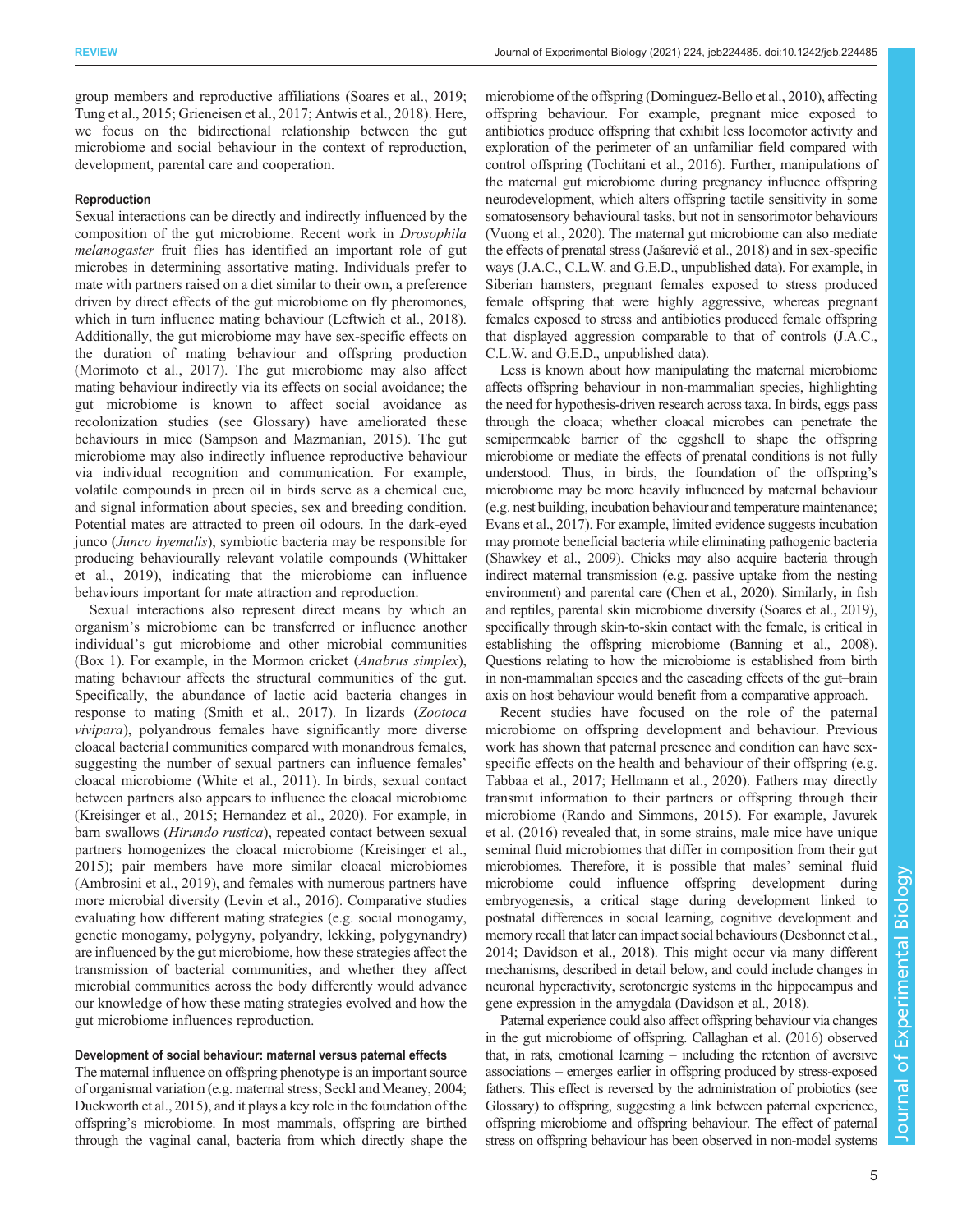as well. For example, in three-spined sticklebacks (Gasterosteus aculeatus), predator-exposed fathers produce sons that differ in how risk prone they are ([Hellmann et al., 2020](#page-10-0)). Considering whether the microbiome plays a role in mediating these effects in non-model systems is an important next step.

#### Parental care

Parental care behaviours may be affected by the gut microbiome. In honey bees, differences in the gut microbiome are associated with different behavioural tasks, including nursing tasks inside the colony, suggesting maternal care may be mediated partly by the gut microbiome [\(Jones et al., 2018\)](#page-10-0). Paternal care may also be influenced by the gut microbiome. A recent theoretical study suggested that microbes associated with increased paternal care could be favoured by natural selection [\(Gurevich et al., 2020](#page-10-0)), and may help to explain the occurrence of paternal care when commonly proposed explanations are insufficient (e.g. [Hamilton, 1964\)](#page-10-0). Whether the gut microbiome influences parental care and the mechanisms by which this occurs has yet to be experimentally evaluated. Comparative studies using closely related species that display different forms of parental care (e.g. Phodopus sungorus and Phodopus campbelli, which show singleparent and biparental care, respectively) or studies involving species where parental care sex roles are reversed (e.g. jacanas: [Jenni and Betts,](#page-10-0) [1978](#page-10-0); [Emlen and Wrege, 2004;](#page-10-0) tidewater goby, Eucyclogobius newberryi: [Swenson, 1997\)](#page-12-0) provide natural experiments for testing the role of the gut microbiome in parental care behaviour.

Differences in parental care behaviour have been associated with differences in hormones (e.g. [da Silva Mota et al., 2006;](#page-9-0) [Riedman,](#page-11-0) [1982\)](#page-11-0) and other behavioural traits (e.g. aggression; [Mutzel et al.,](#page-11-0) [2013\)](#page-11-0), and these relationships may be influenced by the host microbiome. For example, changes in corticosterone concentrations are associated with differences in parental care (e.g. [Dantzer et al.,](#page-9-0) [2017\)](#page-9-0). The gut–brain axis is tightly linked with the hypothalamic– pituitary–adrenal (HPA) axis ([Davidson et al., 2018\)](#page-9-0), and investigating whether the gut microbiome mediates this link between glucocorticoids and parental care is an important next step. Differences in parental care are also associated with differences in other behavioural traits. For example, more aggressive individuals often contribute less to parental care behaviours (e.g. [Kopachena and](#page-10-0) [Falls, 1993;](#page-10-0) [Mutzel et al., 2013](#page-11-0)), and aggressive behaviour can be influenced by the gut microbiome. In dogs, specific groups of bacteria (e.g. Lactobacillus, Dorea, Blautia, Turicibacter, Bacteroides) have been used to stratify aggressive and non-aggressive individuals [\(Kirchoff et al., 2019\)](#page-10-0). In Siberian hamsters, perturbations of the gut microbiome result in sex-specific changes in aggressive behaviour (e.g. [Sylvia et al., 2017](#page-12-0)). These data suggest that the gut microbiome may affect parental care via its effect on aggression.

Parental care can also alter the foundation of the microbiome in offspring (e.g. nursing; [Hassiotou and Geddes, 2015](#page-10-0)). In the maritime earwig (*Anisolabis maritima*), egg attendance (i.e. maternal care) significantly affects the bacterial microbiome of the eggs ([Greer et al., 2020](#page-10-0)), which could result in cascading effects on offspring behaviour. Variation in maternal care can alter the expression of genes that influence behaviour, stress responses and cognition in offspring ([Meaney, 2001](#page-11-0)). Microbes are heritable through parental care behaviour (e.g. [Kulkarni and Heeb, 2007](#page-11-0); [Banning et al., 2008\)](#page-8-0), supporting the idea that parental care can influence offspring microbiome, development and behaviour.

# Cooperation

Cooperative behaviour (see Glossary) is observed across taxa – from bacteria to mammals ([West et al., 2007\)](#page-12-0) – and across a variety of contexts, including foraging and hunting ([Boesch, 2002\)](#page-9-0), displaying to and acquiring mates ([Krakauer, 2005; DuVal,](#page-10-0) [2007\)](#page-10-0), and offspring care (e.g. [Koenig and Mumme, 1987](#page-10-0); [Cusick et al., 2018](#page-9-0)). But the evolution of cooperation via natural selection remains a puzzle [\(Pennisi, 2005;](#page-11-0) [Barta, 2016;](#page-9-0) [Kingma,](#page-10-0) [2017\)](#page-10-0). Explanatory theories include kin selection (see Glossary; [Hamilton, 1964\)](#page-10-0) and reciprocity (see Glossary; [Trivers, 1971\)](#page-12-0), which emphasize the importance of interactions among kin and repeated interactions, respectively. However, cooperation and altruism (see Glossary) also occur between unrelated individuals, which cannot be fully explained by these theories (e.g. [Kingma,](#page-10-0) [2017\)](#page-10-0). Recent theoretical work suggests that microbes can facilitate the evolution of host altruism and that cooperation induced by microbes can evolve in a wide variety of host populations [\(Lewin-](#page-11-0)[Epstein et al., 2017](#page-11-0); [Lewin-Epstein and Hadany, 2020](#page-11-0)). In addition, empirical work on how the gut microbiome influences other social behaviours related to cooperation provides additional evidence for its role in mediating cooperation.

Kin selection theory suggests that individuals assisting related individuals derive indirect fitness benefits. This is a potential explanation for the evolution of cooperative breeding [\(Cockburn,](#page-9-0) [1998\)](#page-9-0). How individuals recognize and differentiate related and nonrelated individuals could be mediated partly by the gut microbiome. For example, in gopher tortoises (Gopherus polyphemus), the gut microbiome is partially determined by kinship [\(Yuan et al., 2015\)](#page-12-0). In the Japanese termite (Reticulitermes speratus), intestinal bacteria are colony specific and play an important role in nestmate recognition; in this species, the administration of antibiotics changes the composition of the intestinal bacteria and alters nestmate recognition [\(Matsuura,](#page-11-0) [2001\)](#page-11-0). Testing whether the gut microbiome plays a role in kin recognition could provide an explanation for how individuals recognize relatives to form cooperative breeding groups.

A major challenge in the study of cooperation is understanding why individuals vary in cooperative behaviour [\(Komdeur, 2006\)](#page-10-0), especially when helping occurs among unrelated individuals. Individual differences in behavioural [\(Barta, 2016](#page-9-0)) and physiological mechanisms ([Cusick, 2019](#page-9-0)) provide alternative explanations for individual variation in cooperative behaviour. For example, variation in glucocorticoids has been linked to individual differences in cooperative contributions [\(Dantzer et al., 2019](#page-9-0), [2017;](#page-9-0) [Raynaud et al.,](#page-11-0) [2015](#page-11-0)), cooperative tendency [\(Cusick, 2019](#page-9-0)) and other social behaviours that may affect cooperation (e.g. [De Fraipoint et al., 2000](#page-9-0); [Raulo and](#page-11-0) [Dantzer, 2018;](#page-11-0) [Anacker et al., 2016](#page-8-0)). Glucocorticoids can affect the composition of the gut microbiome (e.g. [Noguera et al., 2018](#page-11-0)), and the microbiome influences the development of the HPA axis. For example, the maternal microbiome is related to the offspring HPA axis and there is evidence for bidirectional communication between the HPA axis and the gut microbiome [\(Williams et al., 2020](#page-12-0)). Hypothesis-driven studies assessing the role of the microbiome in mediating the relationship between glucocorticoids and cooperation are especially important for determining whether glucocorticoids directly or indirectly affect cooperative behaviour. The gut microbiome may also influence variation in cooperative behaviour or related behaviours. For example, Lactobacillus decreases stress-induced and anxiety-like behaviour (e.g. in mice; [Bravo et al., 2011](#page-9-0); [Sgritta et al., 2019](#page-12-0)), which could increase the host's interactions with other individuals, a necessary component of cooperation. The composition of the gut microbiome is also associated with group aggregation (e.g. German cockroach, Blattella germanica; [Wada-Katsumata et al., 2015](#page-12-0)) and social isolation [\(Ntranos and](#page-11-0) [Casaccia, 2018](#page-11-0)), which may affect whether individuals interact with conspecifics to form cooperative groups. Additionally, individual differences in aggressive behaviour may affect whether individuals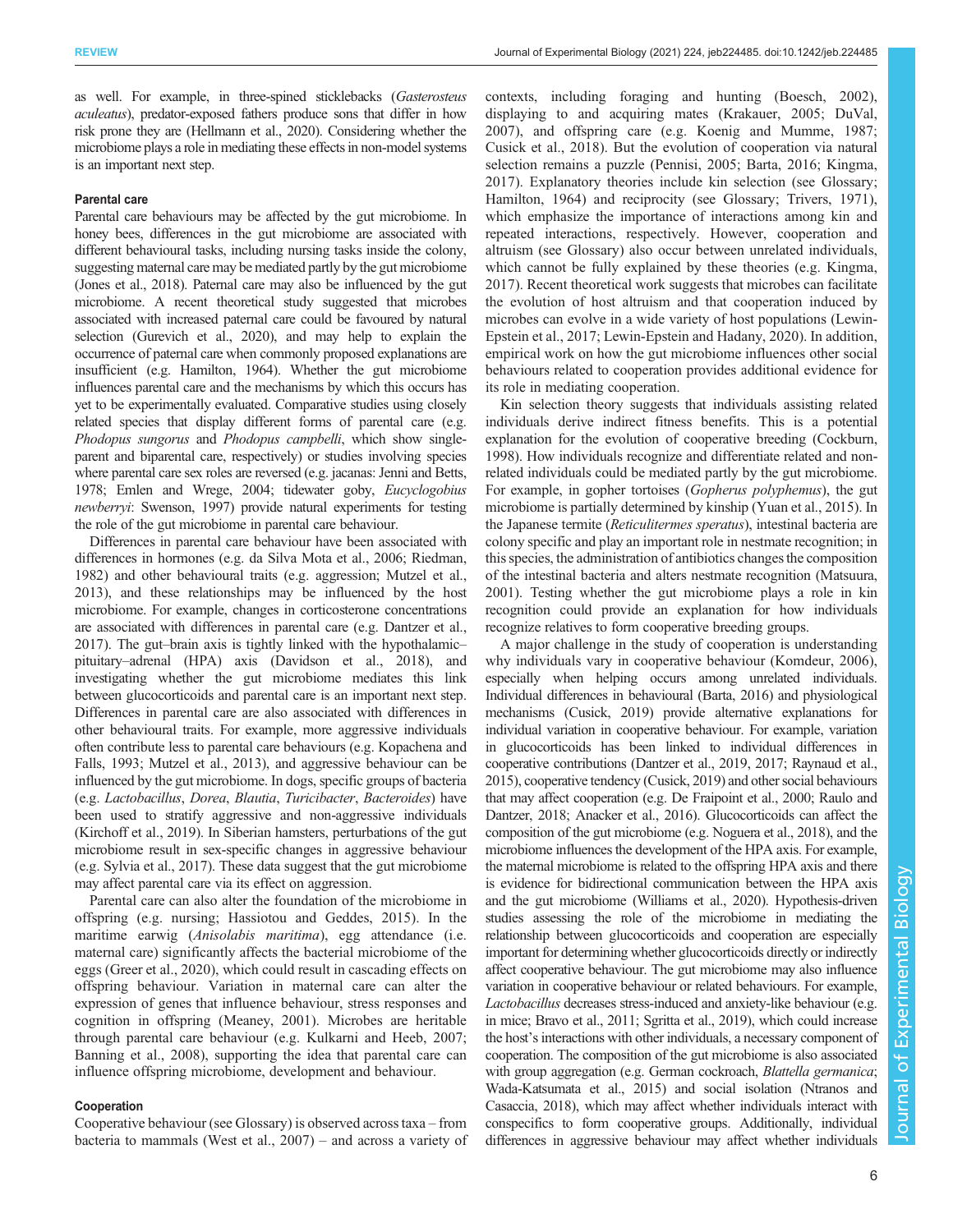form cooperative groups, and differences in aggressive behaviour are correlated with differences in gut composition (e.g. Canis familiaris; [Kirchoff et al., 2019](#page-10-0)).

The microbiome may also be an important determinant of the benefits and costs of cooperation. For example, in cooperatively breeding species, helpers benefit breeders by caring for offspring (e.g. [Koenig and Walters, 2011](#page-10-0); [Cusick et al., 2018](#page-9-0)) and assisting in nest construction [\(Leighton and Vander Meiden, 2016](#page-11-0)) and nest or offspring defence (e.g. [Hellmann and Hamilton, 2014;](#page-10-0) [Cusick et al.,](#page-9-0) [2021\)](#page-9-0). In some cooperatively breeding species, breeders assisted by helpers reduce their investment in production and/or care of their current offspring, potentially conserving resources for future reproductive efforts (e.g. [Russell et al., 2007](#page-11-0)). Helpers may behave in ways that affect the microbiome of both breeders and offspring because they are often in direct contact with both. For example, helpers can affect offspring growth, development (e.g. [Cusick et al.,](#page-9-0) [2018\)](#page-9-0) and stress physiology ([Cusick, 2019\)](#page-9-0). As a result, offspring raised by groups with helpers may differ in their gut microbiome, which could have important consequences for their development, health and behaviour as adults. In some cooperatively breeding species, the beneficial effects of helpers are difficult to detect, or 'concealed' [\(Russell et al., 2007](#page-11-0)), making it hard to assess how selection could favour cooperation. Assessing how the presence of helpers affects the microbiome of both breeders and offspring could reveal unexplored 'concealed' benefits to cooperation and provide explanations for why cooperation occurs in some species.

Taxa that share similarities in behavioural traits can also be used to elucidate the bidirectional relationship between the host microbiome and cooperative behaviour. For example, eusociality and cooperative breeding behaviour are observed in many mammalian (e.g. [Clutton-](#page-9-0)[Brock et al., 2001](#page-9-0); [Hodge, 2007](#page-10-0)), avian [\(Koenig and Walters, 2011](#page-10-0); [Woolfenden, 1975\)](#page-12-0) and piscine (e.g. [Kasper et al., 2017](#page-10-0)) species, making a comparative approach an ideal way to identify the role of the host microbiome in this behaviour.

# Gut–brain–behaviour communication: proximate mechanisms

A wide variety of physiological mechanisms have been suggested to explain how the gut microbiome might communicate with the brain to mediate behaviour ([Cryan et al., 2019](#page-9-0)). Such mechanisms include input from the vagus nerve, neuroendocrine regulation by the HPA axis, neurotransmitter or neuropeptide regulation, microbial byproducts of the gut microbiota and direct influences of the immune system. Most studies investigating these mechanisms have been conducted on model systems and focus on behavioural abnormalities and their relationship with human health. Similar studies in non-model systems that display natural variations in behaviour will provide a more comprehensive understanding of the proximate links between physiological mechanisms and the brain that affect behaviour. Although space constraints prevent an exhaustive overview of all the possible mechanisms (for a comprehensive review, see [Cryan et al., 2019\)](#page-9-0), here we highlight some of the likely critical players. We also provide a brief introduction to some less well-studied mechanisms that may regulate gut microbiome–behaviour interactions via influences from environmental factors (see [Fig. 1\)](#page-2-0). Non-model organisms may be particularly well suited to study the latter given their relatively robust responsiveness to environmental variables.

# The immune system

The ways in which microbes communicate with the brain to influence behaviour are not completely understood, although the immune system may play an important role ([Lee and Mazmanian,](#page-11-0) [2010\)](#page-11-0). The immune system interacts extensively with the nervous system; microglia and astrocytes, the resident immune cells of the nervous system, directly modulate central nervous system (CNS) activity [\(Vezzani and Viviani, 2015](#page-12-0)). Furthermore, cytokines (see Glossary) can indirectly modulate CNS activity via interactions with the autonomic nervous system and the HPA axis [\(Bilbo and](#page-9-0) [Schwarz, 2012\)](#page-9-0). In addition, some cytokines and chemokines can pass through the blood–brain barrier (BBB) and directly interact with neurons in the CNS, whereas others, such as interleukin-(IL)-1, a key pro-inflammatory cytokine and endogenous pyrogen (see Glossary), can signal through the microvasculature of the BBB, inducing release of prostaglandins in the CNS, which can alter neuronal activity [\(Rivest, 2010\)](#page-11-0). Thus, microbiome-induced alterations in immune function could mediate effects on brain and behaviour. Indeed, the microbiome can influence the immune system locally by affecting lymph nodes within the digestive tract, while also influencing immune system development in both the brain and periphery. For example, the development of the immune system is altered in GF rats: they have fewer, smaller and often inactive lymph nodes and Peyer's patches (see Glossary), which hinders the immune response ([Hoshi et al., 1992](#page-10-0)). Within the gut, various microbe-associated molecular patterns (MAMPs), including lipopolysaccharide (LPS; see Glossary), bacterial lipoprotein and flagellin may also influence immune system activity. These MAMPs activate different parts of the immune system, which affects the production of pro-inflammatory cytokines and can cause changes in physiology and behaviour (reviewed in [Sampson and Mazmanian, 2015\)](#page-11-0). For example, increases in proinflammatory cytokines such as IL1-β and tumour-necrosis factor  $(TNF)\alpha$  mediate sickness behaviour induced by LPS administration (e.g. [Breder et al., 1994](#page-9-0)). Connections between the gut microbiome and immune system function have been identified in non-model systems as well. For example, in the Chinese mitten crab (*Eriocheir*) sinensis), changes in the composition and diversity of the gut microbiome are closely associated with the severity of infection with white spot syndrome virus, an emerging pathogen in the aquaculture industry ([Ding et al., 2017](#page-10-0)). In honey bees  $(A. \text{ mellifera})$ , antimicrobial peptides – key components of insect innate immunity – are strongly upregulated by inoculation with microbiota, suggesting the microbiota exert a universal immune effect ([Kwong et al., 2017](#page-11-0)), and may protect against future infections and survival. Investigating the role of the immune system in mediating the cross-talk between the brain and the gut microbiome in non-model organisms and considering potential contributions of other microbial communities (e.g. the skin microbiome; [Box 1\)](#page-1-0) are exciting areas of further research.

### Neurotransmitters and neuropeptides

Many neurotransmitters, such as serotonin (5-hydroxytryptamine, 5-HT), dopamine, noradrenaline (norepinephrine), adrenaline (epinephrine), gamma-aminobutyric acid (GABA) and acetylcholine, are produced in the gut, by enterochromaffin cells (see Glossary), enteric neurons or the gut microbiota [\(Sampson and Mazmanian,](#page-11-0) [2015](#page-11-0)), and may alter physiology and behaviour [\(Gareau, 2014](#page-10-0)). For example, compared with SPF mice, GF mice exhibit decreased expression of 5-HT receptor 1A (5-HT1A) and increased expression of brain-derived neurotrophic factor (BDNF) in the hippocampus, which is associated with greater anxiety-like behaviour [\(Neufeld et al., 2011\)](#page-11-0). The decrease in 5-HT1A receptors can affect the activity of serotonergic neurons. Given that 5-HT1A receptors play a role in regulating anxietylike behaviours ([Li et al., 2004](#page-11-0); [Savitz et al., 2009](#page-12-0)), the decrease in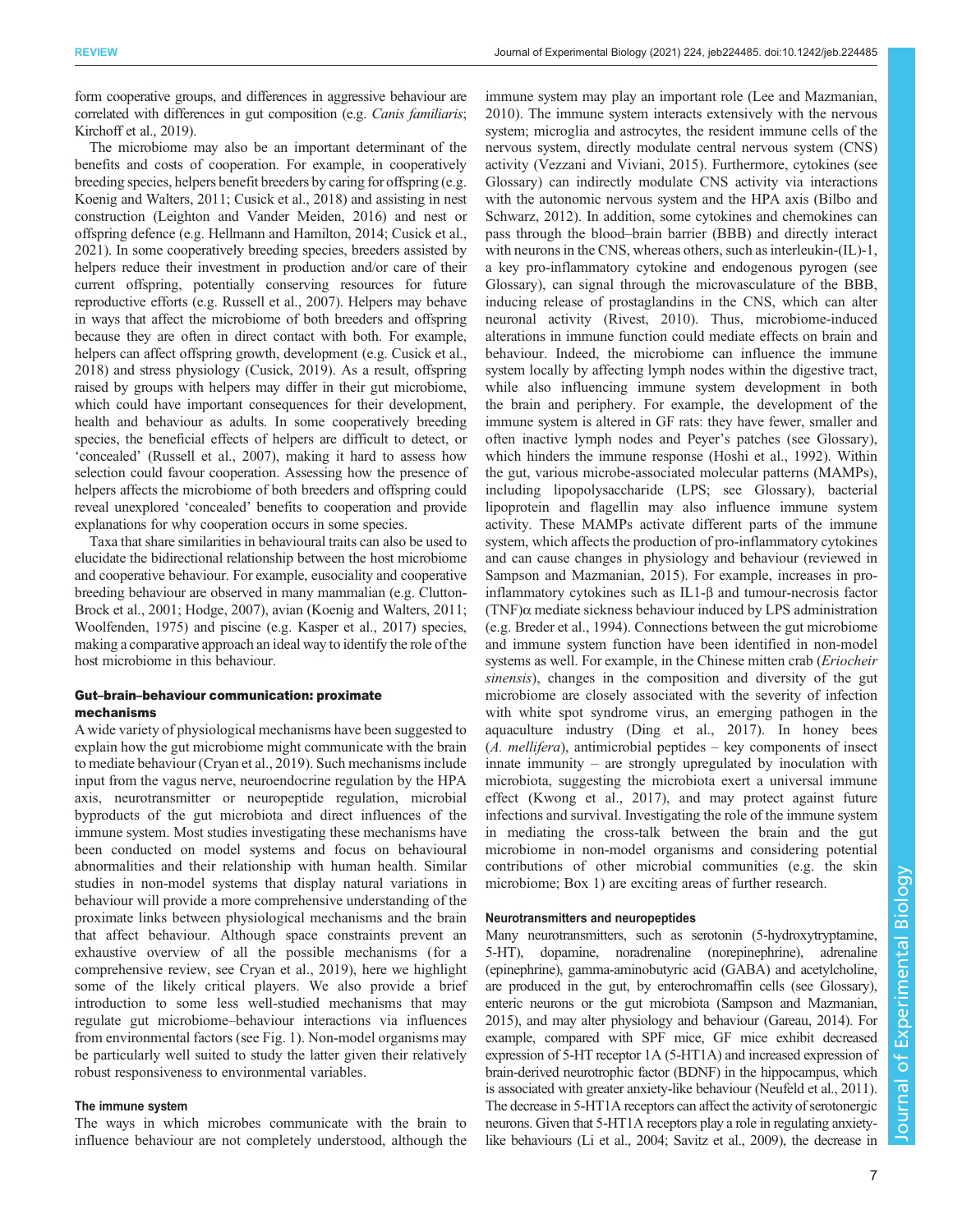5-HT1A receptors might be responsible for the increase in anxiety-like behaviour in GF mice.

Catecholamines (see Glossary) may also play a role in the crosstalk. For example, inoculating either SPF or gnotobiotic mice (see Glossary) with a mixture of Clostridium species increases levels of biologically active dopamine and noradrenaline in the gut. Conversely, catecholamines are present at lower levels and in biologically inactive forms in GF mice [\(Asano et al., 2012](#page-8-0)). Given that catecholamines are chemical mediators of a wide range of critical behaviours, ranging from ingestion, thermoregulation and reproduction to reward, motivation and memory ([Bloom et al.,](#page-9-0) [1989](#page-9-0)), alteration of catecholamines via dysregulation of the microbiome can play an important role in a number of behavioural disorders.

The gut microbiome is important in maintaining the integrity of the BBB during development. In GF mice, the permeability of the BBB is greater during both development and adulthood, suggesting that particular microbes may facilitate development of the BBB. This increased permeability of the BBB in GF mice may be caused by fewer tight junction proteins ([Braniste et al., 2014](#page-9-0)), and could allow immune cells to enter the CNS and stimulate an inflammatory response [\(Moretti et al., 2015\)](#page-11-0). Given the important role of immune cells – such as microglia – and cytokines in sculpting the developing nervous system ([Thion and Garel, 2017\)](#page-12-0), this could dramatically alter neural development, producing neurobehavioral alterations in adulthood.

Additionally, changes in serotonin and its precursors might also mediate the interaction between the gut microbiome and the brain. Increased permeability of the BBB during development could allow 5-HT to cross through. Alternatively, given that the amino acid tryptophan (the precursor of 5-HT) can cross the BBB more readily – especially if the permeability of the BBB is increased by alterations in the gut microbiome – increased tryptophan may increase 5-HT synthesis in the brain (O'[Mahony et al., 2015\)](#page-11-0). As 5- HT is involved in modulating neural development, increased 5-HT production could greatly influence physiology and behaviour.

Neuropeptides – including neuropeptide Y (NPY), substance P (SP) and vasoactive intestinal polypeptide (VIP) – may also be involved in the cross-talk between the brain, microbiome and immune system (reviewed in [Holzer and Farzi, 2014\)](#page-10-0). These compounds often function in similar ways, and it is therefore challenging to clarify their role in this cross-talk. In rats, intracerebroventricular injections of NPY increase anti-depressive behaviours, an effect that is partially prevented by NPY receptor blockade ([Ishida et al., 2007](#page-10-0)). We also know that antibiotic treatment increases SP expression in the colon, and administering the probiotic Lactobacillus paracasei normalizes SP expression in antibiotic-treated mice [\(Verdu et al., 2006\)](#page-12-0). VIP can protect against colitis-induced epithelial damage by maintaining the integrity and distribution of tight junction proteins in the intestinal lining. This indicates that VIP may be particularly important in the prevention of diseases related to gut permeability ([Conlin et al., 2009](#page-9-0)). Whether neuropeptides affect the gut–brain axis in a dose-dependent manner remains unknown.

# The vagus nerve

The vagus nerve serves as the primary neural pathway connecting the gastrointestinal tract to the brainstem, thus representing the primary bidirectional neural connection between the brain and the gut. The vagus nerve provides both sensory and motor innervation that regulates several key functions, especially homeostatic functions. Although the vagus nerve does not directly interact

with the microbiome, it can detect changes in the microbiota via signals in the form of bacterial metabolites or by-products, or via enteroendocrine cells in the gut epithelium. A series of studies employing surgical vagotomy in mice have provided strong evidence that the vagus nerve mediates at least some of the effects of microbiome alterations on behaviour. For example, the anxiolytic effects of either Lactobacillus rhamnosus [\(Bravo et al., 2011\)](#page-9-0) or Bifidobacterium longum [\(Bercik et al., 2011](#page-9-0)) treatment are reduced in vagotomized mice. Furthermore, the probiotic Lactobacillus reuteri increases the central release of oxytocin ([Poutahidis et al.,](#page-11-0) [2013\)](#page-11-0), a nonapeptide implicated in the formation of social bonds in mammals; vagotomy eliminates this effect ([Bercik et al., 2011\)](#page-9-0).

# HPA endocrine axis

The HPA axis is one of the primary neuroendocrine systems involved in the regulation of homeostatic functions (e.g. energy, reproduction, feeding, immune function, stress responses) in vertebrates, and thus is a key mediator of neuroendocrine– microbiome communication. In response to an external stimulus – for instance, a perceived threat – corticotropin releasing hormone (CRH) is released by the paraventricular nucleus of the hypothalamus. CRH acts on the pituitary gland to regulate the release of adrenocorticotropic hormone (ACTH). ACTH stimulates the adrenal glands in the periphery to release glucocorticoid hormones (e.g. corticosterone, cortisol). Regulation of the HPA axis by the microbiome has been explored in a variety of contexts. For example, the maternal microbiome, and the timing and progression of initial colonization, are linked to offspring development and HPA axis functioning ([de Weerth, 2017\)](#page-9-0). How an individual responds to stress may also be affected by the gut microbiome. In GF mice, the HPA response is more sensitive to a restraint stressor than in SPF mice with normal functioning microbiota [\(Sudo et al., 2004\)](#page-12-0). In wild red squirrels (*Tamiasciurus hudsonicus*), bacterial diversity is lower at higher levels of faecal glucocorticoid metabolites (FGMs) and, over time, changes in bacterial relative abundance are related to increases in FGMs, highlighting the link between the HPA axis and microbial communities ([Stothart et al., 2016\)](#page-12-0).

Mounting evidence from laboratory animals suggests there is bidirectional communication between the gut microbiome and the HPA axis. However, there is little relevant research in non-model systems [\(Williams et al., 2020\)](#page-12-0). How the HPA and the gut microbiome communicate probably differs across species, partly because the primary stress hormones vary across taxa. For example, cortisol is the primary glucocorticoid hormone in most mammals (including humans) and fish, whereas corticosterone is the primary glucocorticoid hormone in rodents, birds, amphibians and reptiles [\(Baker et al., 2013](#page-8-0)). The interactions among different hormone axes and the gut microbiome are also likely to be complex. For instance, the type of stressor or hormonal manipulation can alter the composition of the gut microbiota in different ways ([Williams](#page-12-0) [et al., 2020\)](#page-12-0). Additionally, the gut microbial community may help metabolize steroid hormones and convert steroid precursors (e.g. dietary cholesterol) into active glucocorticoids ([Williams et al.,](#page-12-0) [2020\)](#page-12-0). Therefore, there are many areas of research to pursue to discern the relationship between the HPA axis and the gut microbiome in non-model organisms.

### Microbial by-products

As mentioned above, microbial ( particularly bacterial) by-products and metabolites can affect the brain and behaviour, although there is very little research on this topic. However, we know that short-chain fatty acids (SFAs; e.g. acetate, butyrate, propionate) can affect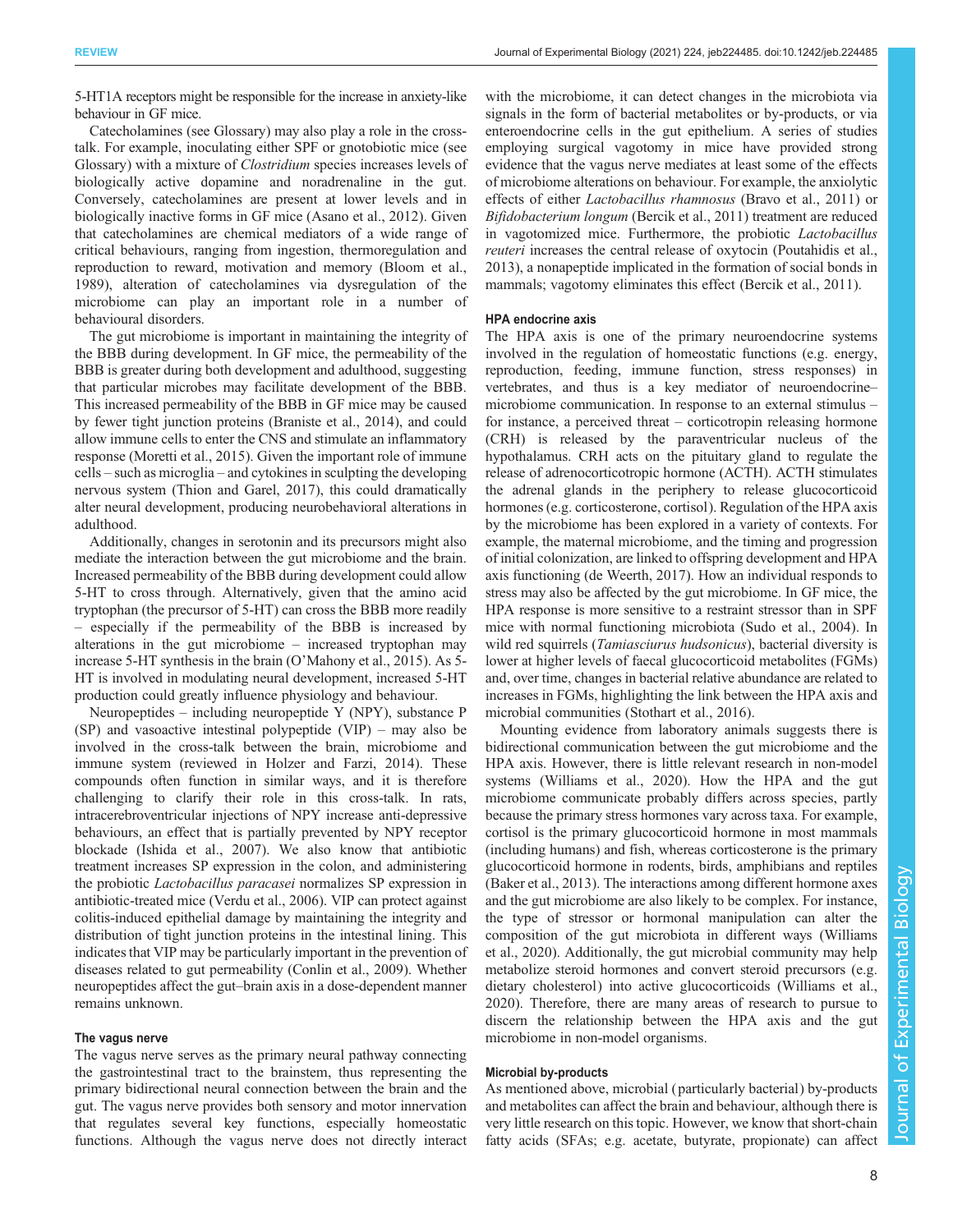<span id="page-8-0"></span>immune responses and the function of the CNS ([Borre et al., 2014a\)](#page-9-0). SFAs also facilitate the proper development of neurons and glia in the brain [\(Borre et al., 2014b\)](#page-9-0); this is particularly true of microglia, as SFAs also contribute to the maintenance of this cell type. For example, microglia of GF mice appear immature, but this can be corrected with SFA treatment [\(Erny et al., 2015](#page-10-0)). Thus, microbial by-products present in the gut may interact with the immune system and the CNS. Outstanding questions include identifying the source of these by-products, where they act and how they function to influence species-typical behaviours.

# Considering new physiological and environmental factors

In addition to the more commonly studied mechanisms discussed above, several physiological variables and environmental factors are less often considered but are key areas for future research [\(Fig. 1\)](#page-2-0). Although these physiological mechanisms do not necessarily directly modulate interactions between the gut microbiome and behaviour, they serve as important transducers of environmental information (e.g. season, food availability, social context), allowing hosts to modify their physiology and behaviour according to their individual ecological context.

The pineal gland hormone melatonin and hypothalamic thyroid converting enzymes (e.g. diododinases) transduce photoperiodic information that is responsible for modulating behaviours including aggression (e.g. [Munley et al., 2020\)](#page-11-0) and photoperiod-dependent seasonal responses (e.g. reproduction; [Yoshimura et al., 2003\)](#page-12-0). Photoperiod modulates the gut microbiome and behaviour ([Ren](#page-11-0) [et al., 2020\)](#page-11-0), but the role that melatonin and thyroid hormones play in this process remains unclear, especially in non-model organisms. There is also increasing evidence for an effect of environmental temperature on gut microbial communities (e.g. [Fontaine et al.,](#page-10-0) [2018](#page-10-0); [Kohl and Yahn, 2016\)](#page-10-0), but our understanding of this relationship remains limited and may benefit from a comparative approach. For example, in endotherms, the effect of temperature on the microbiome may be due to physiological changes caused by temperature changes (e.g. [Chevalier et al., 2015](#page-9-0)). However, the temperature of ectotherms can vary widely, and changes in temperature may have a more direct effect on their microbiomes [\(Moeller et al., 2020](#page-11-0)). Ambient temperature also interacts with physiological systems, such as gonadal hormones, to affect behaviour (e.g. [Silverin et al., 2008\)](#page-12-0). In addition, temperature is an important environmental factor affecting sex determination in many species, and the role of the microbiome in this process requires further study. Diet and food intake [\(Box 2\)](#page-3-0) via gut peptides [\(Fig. 1\)](#page-2-0) and social interactions via nonapeptides and other hormones [\(Fig. 1](#page-2-0)) are likely to modulate the effects of the microbiome on social behaviour and have rarely been studied in non-model organisms.

# **Conclusions**

The microbiome performs a variety of functions for its host, including coordinating interactions with the brain, immune system and endocrine axes to mediate physiological processes and affect individual behaviour. Techniques for sampling and quantifying the microbiome have become more widely available, more sophisticated and less costly. Additionally, methodologies for collecting and preserving samples from wild populations are more readily available [\(Hird, 2017](#page-10-0)). Collectively, these advances make it possible to investigate the role of the host microbiome in non-model populations.

Current and emerging questions about the role of the microbiome in mediating social behaviour would benefit greatly from hypothesis-driven research using a wider range of non-model systems. We have identified important areas for future research in terms of how social behaviour can alter the gut microbiome and how the microbiome can affect social behaviour, both of which could play important roles in host fitness and evolution. Further investigation into how the gut microbiome can influence variation in social behaviour, especially reproduction, parental care, offspring development and cooperation, will be important. In addition, we have identified newer, less-appreciated mechanisms by which the effects of the microbiome on social behaviour may be mediated, including mechanisms that are driven in part by environmental factors. Non-model organisms are particularly well suited for investigating these mechanisms. Gut microbiome communities within non-model populations are likely to represent natural variation of a species or population. In addition, non-model organisms are exposed to and have evolved under many of the external factors that may indirectly modulate interactions between the gut microbiome and behaviour. Finally, future work should investigate the role of traditionally studied physiological mechanisms in non-model organisms, which will be critical if we are to determine whether findings are generalizable across species. Incorporating microbiome assessments into the study of animal behaviour adds critical components to the complex network of biological interactions, generating new ultimate and proximate questions and potentially providing answers to questions that remain a biological puzzle in the fields of ecology, behavioural ecology and evolutionary biology.

### Competing interests

The authors declare no competing or financial interests.

### Funding

This work was supported by National Science Foundation grant IOS-1656414 (G.E.D., C.L.W.), National Institutes of Health training grant T32HD049336 (J.A.C.) and generous funds provided by Indiana University. Deposited in PMC for release after 12 months.

#### References

- [Ambrosini, R., Corti, M., Franzetti, A., Caprioli, M., Rubolini, D., Motta, V. M.,](https://doi.org/10.1093/femsec/fiz061) [Costanzo, A., Saino, N. and Gandolfi, I.](https://doi.org/10.1093/femsec/fiz061) (2019). Cloacal microbiomes and [ecology of individual barn swallows.](https://doi.org/10.1093/femsec/fiz061) FEMS Microbiol. Ecol. 95, fiz061. doi:10. [1093/femsec/fiz061](https://doi.org/10.1093/femsec/fiz061)
- [Anacker, A. M. J., Reitz, K. M., Goodwin, N. L. and Beery, A. K.](https://doi.org/10.1016/j.yhbeh.2016.01.004) (2016). Stress [impairs new but not established relationships in seasonally social voles.](https://doi.org/10.1016/j.yhbeh.2016.01.004) Horm. Behav. 79[, 52-57. doi:10.1016/j.yhbeh.2016.01.004](https://doi.org/10.1016/j.yhbeh.2016.01.004)
- [Antwis, R. E., Lea, J. M. D., Unwin, B. and Shultz, S.](https://doi.org/10.1186/s40168-018-0593-2) (2018). Gut microbiome [composition is associated with spatial structuring and social interactions in semi](https://doi.org/10.1186/s40168-018-0593-2)feral Welsh Mountain ponies. Microbiome 6[, 207. doi:10.1186/s40168-018-0593-2](https://doi.org/10.1186/s40168-018-0593-2)
- Archie, E. A. and Theis, K. R. [\(2011\). Animal behaviour meets microbial ecology.](https://doi.org/10.1016/j.anbehav.2011.05.029) Anim. Behav. 82[, 425-436. doi:10.1016/j.anbehav.2011.05.029](https://doi.org/10.1016/j.anbehav.2011.05.029)
- Archie, E. A. and Tung, J. [\(2015\). Social behavior and the microbiome.](https://doi.org/10.1016/j.cobeha.2015.07.008) Curr. Opin. Behav. Sci. 6[, 28-34. doi:10.1016/j.cobeha.2015.07.008](https://doi.org/10.1016/j.cobeha.2015.07.008)
- [Arentsen, T., Raith, H., Qian, Y., Forssberg, H. and Diaz Heijtz, R.](https://doi.org/10.3402/mehd.v26.29719) (2015). Host [microbiota modulates development of social preference in mice.](https://doi.org/10.3402/mehd.v26.29719) Microb. Ecol. Health Dis. 26[, 29719. doi:10.3402/mehd.v26.29719](https://doi.org/10.3402/mehd.v26.29719)
- [Asano, Y., Hiramoto, T., Nishino, R., Aiba, Y., Kimura, T., Yoshihara, K., Koga, Y.](https://doi.org/10.1152/ajpgi.00341.2012) and Sudo, N. [\(2012\). Critical role of gut microbiota in the production of biologically](https://doi.org/10.1152/ajpgi.00341.2012) [active, free catecholamines in the gut lumen of mice.](https://doi.org/10.1152/ajpgi.00341.2012) Am. J. Physiol. Gastrointest. Liver Physiol. 303[, G1288-G1295. doi:10.1152/ajpgi.00341.2012](https://doi.org/10.1152/ajpgi.00341.2012)
- [Bailey, M. T., Walton, J. C., Dowd, S. E., Weil, Z. M. and Nelson, R. J.](https://doi.org/10.1016/j.bbi.2009.12.010) (2010). [Photoperiod modulates gut bacteria composition in male Siberian hamsters](https://doi.org/10.1016/j.bbi.2009.12.010) (Phodopus sungorus). Brain Behav. Immun. 24[, 577-584. doi:10.1016/j.bbi.2009.](https://doi.org/10.1016/j.bbi.2009.12.010) [12.010](https://doi.org/10.1016/j.bbi.2009.12.010)
- [Baker, M. E., Funder, J. W. and Kattoula, S. R.](https://doi.org/10.1016/j.jsbmb.2013.07.009) (2013). Evolution of hormone [selectivity in glucocorticoid and mineralocorticoid receptors.](https://doi.org/10.1016/j.jsbmb.2013.07.009) J. Steroid Biochem. Mol. Biol. 137[, 57-70. doi:10.1016/j.jsbmb.2013.07.009](https://doi.org/10.1016/j.jsbmb.2013.07.009)
- [Balshine-Earn, S., Neat, F. C., Reid, H. and Taborsky, M.](https://doi.org/10.1093/beheco/9.5.432) (1998). Paying to stay or [paying to breed? Field evidence for direct benefits of helping behavior in a](https://doi.org/10.1093/beheco/9.5.432) cooperatively breeding fish. Behav. Ecol. 9[, 432-438. doi:10.1093/beheco/9.5.](https://doi.org/10.1093/beheco/9.5.432) [432](https://doi.org/10.1093/beheco/9.5.432)
- [Banning, J. L., Weddle, A. L., Wahl, G. W., , III, Simon, M. A., Lauer, A., Walters,](https://doi.org/10.1007/s00442-008-1002-5) R. L. and Harris, R. N. [\(2008\). Antifungal skin bacteria, embryonic survival, and](https://doi.org/10.1007/s00442-008-1002-5)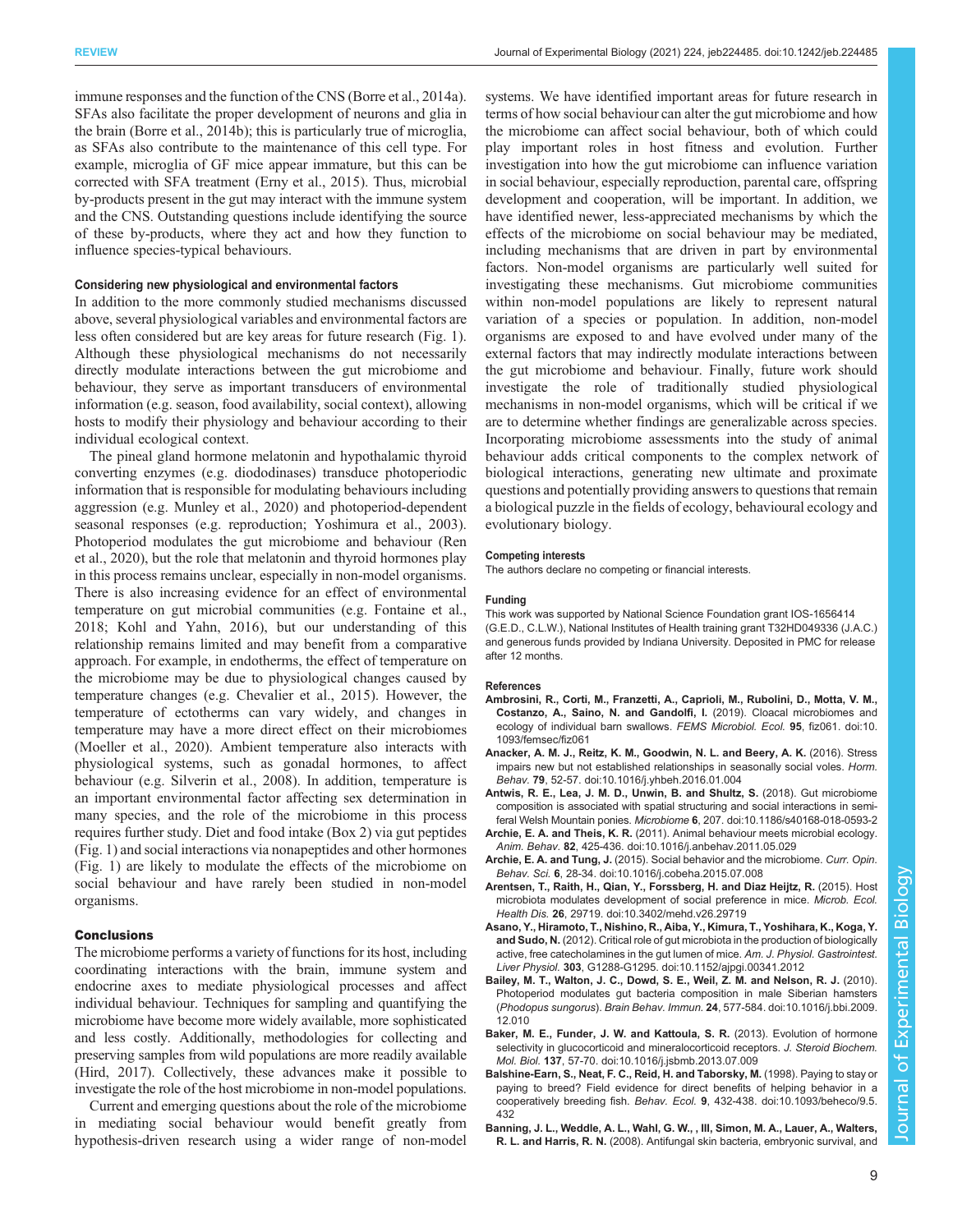<span id="page-9-0"></span>[communal nesting in four-toed salamanders,](https://doi.org/10.1007/s00442-008-1002-5) Hemidactylium scutatum. Oecologia 156[, 423-429. doi:10.1007/s00442-008-1002-5](https://doi.org/10.1007/s00442-008-1002-5)

- Barta, Z. [\(2016\). Individual variation behind the evolution of cooperation.](https://doi.org/10.1098/rstb.2015.0087) Phil. Trans. R. Soc. B 371[, 20150087. doi:10.1098/rstb.2015.0087](https://doi.org/10.1098/rstb.2015.0087)
- [Bercik, P., Denou, E., Collins, J., Jackson, W., Lu, J., Jury, J., Deng, Y.,](https://doi.org/10.1053/j.gastro.2011.04.052) [Blennerhassett, P., Macri, J., McCoy, K. D. et al.](https://doi.org/10.1053/j.gastro.2011.04.052) (2011). The intestinal [microbiota affect central levels of brain-derived neurotropic factor and](https://doi.org/10.1053/j.gastro.2011.04.052) behavior in mice. Gastroenterology 141, 599-609, e1-[3. doi:10.1053/j.gastro.](https://doi.org/10.1053/j.gastro.2011.04.052) [2011.04.052](https://doi.org/10.1053/j.gastro.2011.04.052)
- Bilbo, S. D. and Schwarz, J. M. [\(2012\). The immune system and developmental](https://doi.org/10.1016/j.yfrne.2012.08.006) [programming of brain and behavior.](https://doi.org/10.1016/j.yfrne.2012.08.006) Front. Neuroendocrinol. 33, 267-286. doi:10. [1016/j.yfrne.2012.08.006](https://doi.org/10.1016/j.yfrne.2012.08.006)
- Bloom, F. E., Schulman, J. A. and Koob, G. F. (1989). Catecholamines and Behavior. In Catecholamines II. Handbook of Experimental Pharmacology, Vol. 90/2 (eds U. Trendelenburg and N. Weiner), pp. 27-88. Berlin: Springer.
- Boesch, C. [\(2002\). Cooperative hunting roles among Taï chimpanzees.](https://doi.org/10.1007/s12110-002-1013-6) Human Nature 13[, 27-46. doi:10.1007/s12110-002-1013-6](https://doi.org/10.1007/s12110-002-1013-6)
- Borre, Y. E., Moloney, R. D., Clarke, G., Dinan, T. G. and Cryan, J. F. (2014a). The impact of microbiota on brain and behavior: mechanisms & therapeutic potential. In Microbial Endocrinology: The Microbiota-Gut-Brain Axis in Health and Disease (ed. M. Lyte and J. F. Cryan), p. 403. New York, NY: Springer.
- Borre, Y. E., O'[Keeffe, G. W., Clarke, G., Stanton, C., Dinan, T. G. and Cryan, J. F.](https://doi.org/10.1016/j.molmed.2014.05.002) [\(2014b\). Microbiota and neurodevelopmental windows: implications for brain](https://doi.org/10.1016/j.molmed.2014.05.002) disorders. Trends Mol. Med. 20[, 509-518. doi:10.1016/j.molmed.2014.05.002](https://doi.org/10.1016/j.molmed.2014.05.002)
- [Braniste, V., Al-Asmakh, M., Kowal, C., Anuar, F., Abbaspour, A., To](https://doi.org/10.1126/scitranslmed.3009759)́th, M., [Korecka, A., Bakocevic, N., Ng, L. G., Kundu, P. et al.](https://doi.org/10.1126/scitranslmed.3009759) (2014). The gut [microbiota influences blood-brain barrier permeability in mice.](https://doi.org/10.1126/scitranslmed.3009759) Sci. Transl. Med. 6, [263ra158. doi:10.1126/scitranslmed.3009759](https://doi.org/10.1126/scitranslmed.3009759)
- [Bravo, J. A., Forsythe, P., Chew, M. V., Escaravage, E., Savignac, H. M., Dinan,](https://doi.org/10.1073/pnas.1102999108) [T. G., Bienenstock, J. and Cryan, J. F.](https://doi.org/10.1073/pnas.1102999108) (2011). Ingestion of Lactobacillus strain [regulates emotional behavior and central GABA receptor expression in a mouse](https://doi.org/10.1073/pnas.1102999108) via the vagus nerve. Proc. Natl Acad. Sci. USA 108[, 16050-16055. doi:10.1073/](https://doi.org/10.1073/pnas.1102999108) [pnas.1102999108](https://doi.org/10.1073/pnas.1102999108)
- [Breder, C. D., Hazuka, C., Ghayur, T., Klug, C., Huginin, M., Yasuda, K., Teng, M.](https://doi.org/10.1073/pnas.91.24.11393) and Saper, C. B. [\(1994\). Regional induction of tumor necrosis factor alpha](https://doi.org/10.1073/pnas.91.24.11393) [expression in the mouse brain after systemic lipopolysaccharide administratio.](https://doi.org/10.1073/pnas.91.24.11393) Proc. Natl. Acad. Sci. USA 91[, 11393-11397. doi:10.1073/pnas.91.24.11393](https://doi.org/10.1073/pnas.91.24.11393)
- Brenowitz, E. A. and Beecher, M. D. [\(2005\). Song learning in birds: diversity and](https://doi.org/10.1016/j.tins.2005.01.004) [plasticity, opportunities and challenges.](https://doi.org/10.1016/j.tins.2005.01.004) Trends Neurosci. 28, 127-132. doi:10. [1016/j.tins.2005.01.004](https://doi.org/10.1016/j.tins.2005.01.004)
- [Brooks, A. W., Kohl, K. D., Brucker, R. M., van Opstal, E. J. and Bordenstein,](https://doi.org/10.1371/journal.pbio.2000225) S. R. [\(2016\). Phylosymbiosis: relationships and functional effects of microbial](https://doi.org/10.1371/journal.pbio.2000225) [communities across host evolutionary history.](https://doi.org/10.1371/journal.pbio.2000225) PLoS Biol., 14, e2000225. doi:10. [1371/journal.pbio.2000225](https://doi.org/10.1371/journal.pbio.2000225)
- [Bruce-Keller, A. J., Fernandez-Kim, S.-O., Townsend, R. L., Kruger, C.,](https://doi.org/10.1371/journal.pone.0175577) [Carmouche, R., Newman, S., Salbaum, J. M. and Berthoud, H.-R.](https://doi.org/10.1371/journal.pone.0175577) (2017). [Maternal obese-type gut microbiota differentially impact cognition, anxiety and](https://doi.org/10.1371/journal.pone.0175577) [compulsive behavior in male and female offspring in mice.](https://doi.org/10.1371/journal.pone.0175577) PLoS ONE 12, e0175577, 1–[20. doi:10.1371/journal.pone.0175577](https://doi.org/10.1371/journal.pone.0175577)
- [Brucker, R. M. and Bordenstein, S. R.](https://doi.org/10.1126/science.1240659) (2013). The hologenomic basis of [speciation: gut bacteria cause hybrid lethality in the genus Nasonia.](https://doi.org/10.1126/science.1240659) Science 341, [667-669. doi:10.1126/science.1240659](https://doi.org/10.1126/science.1240659)
- [Bshary, R., Wickler, W. and Fricke, H.](https://doi.org/10.1007/s10071-001-0116-5) (2002). Fish cognition: a primate's eye view. Anim. Cogn. 5[, 1-13. doi:10.1007/s10071-001-0116-5](https://doi.org/10.1007/s10071-001-0116-5)
- [Burns, A. R., Miller, E., Agarwal, M., Rolig, A. S., Milligan-Myhre, K., Seredick,](https://doi.org/10.1073/pnas.1702511114) [S., Guillemin, K. and Bohannan, B. J. M.](https://doi.org/10.1073/pnas.1702511114) (2017). Interhost dispersal alters [microbiome assembly and can overwhelm host innate immunity in an](https://doi.org/10.1073/pnas.1702511114) [experimental zebrafish model.](https://doi.org/10.1073/pnas.1702511114) Proc. Natl Acad. Sci. USA 114, 11181-11186. [doi:10.1073/pnas.1702511114](https://doi.org/10.1073/pnas.1702511114)
- [Callaghan, B. L., Cowan, C. S. M. and Richardson, R.](https://doi.org/10.1177/0956797616653103) (2016). Treating [generational stress: effect of paternal stress on development of memory and](https://doi.org/10.1177/0956797616653103) [extinction in offspring is reversed by probiotic treatment.](https://doi.org/10.1177/0956797616653103) Psychol. Sci. 27, [1171-1180. doi:10.1177/0956797616653103](https://doi.org/10.1177/0956797616653103)
- [Chai, L., Dong, Z., Chen, A. and Wang, H.](https://doi.org/10.1007/s00203-018-1523-1) (2018). Changes in intestinal microbiota [of Bufo gargarizans and its association with body weight during metamorphosis.](https://doi.org/10.1007/s00203-018-1523-1) Arch. Microbiol. 200[, 1087-1099. doi:10.1007/s00203-018-1523-1](https://doi.org/10.1007/s00203-018-1523-1)
- [Chen, L., Guo, Y., Hu, C., Lam, P. K. S., Lam, J. C. W. and Zhou, B.](https://doi.org/10.1016/j.envpol.2017.11.074) (2018). [Dysbiosis of gut microbiota by chronic coexposure to titanium dioxide](https://doi.org/10.1016/j.envpol.2017.11.074) [nanoparticles and bisphenol A: Implications for host health in zebrafish.](https://doi.org/10.1016/j.envpol.2017.11.074) Environ. Pollut. 234[, 307-317. doi:10.1016/j.envpol.2017.11.074](https://doi.org/10.1016/j.envpol.2017.11.074)
- [Chen, C.-Y., Chen, C.-K., Chen, Y.-Y., Fang, A., Shaw, G. T.-W., Hung, C.-M. and](https://doi.org/10.1186/s40168-020-00896-9) Wang, D. [\(2020\). Maternal gut microbes shape the early-life assembly of gut](https://doi.org/10.1186/s40168-020-00896-9) [microbiota in passerine chicks via nests.](https://doi.org/10.1186/s40168-020-00896-9) Microbiome 8, 129. doi:10.1186/s40168- [020-00896-9](https://doi.org/10.1186/s40168-020-00896-9)
- Chevalier, C., Stojanović[, O., Colin, D. J., Suarez-Zamorano, N., Tarallo, V.,](https://doi.org/10.1016/j.cell.2015.11.004) [Veyrat-Durebex, C., Rigo, D., Fabbiano, S., Stevanovic](https://doi.org/10.1016/j.cell.2015.11.004)́, A., Hagemann, S. et al. [\(2015\). Gut microbiota orchestrates energy homeostasis during cold.](https://doi.org/10.1016/j.cell.2015.11.004) Cell 163[, 1360-1374. doi:10.1016/j.cell.2015.11.004](https://doi.org/10.1016/j.cell.2015.11.004)
- [Chung, H., Pamp, S. J., Hill, J. A., Surana, N. K., Edelman, S. M., Troy, E. B.,](https://doi.org/10.1016/j.cell.2012.04.037) [Reading, N. C., Villablanca, E. J., Wang, S., Mora, J. R. et al.](https://doi.org/10.1016/j.cell.2012.04.037), (2012). Gut

[immune maturation depends on colonization with a host-specific microbiota.](https://doi.org/10.1016/j.cell.2012.04.037) Cell 149[, 1578-1593. doi:10.1016/j.cell.2012.04.037](https://doi.org/10.1016/j.cell.2012.04.037)

- [Clayton, J. B., Vangay, P., Huang, H., Ward, T., Hillmann, B. M., All-Ghalith,](https://doi.org/10.1073/pnas.1521835113) [G. A., Travis, D. A., Long, H. T., Tuan, B. V., Minh, V. V. et al.](https://doi.org/10.1073/pnas.1521835113) (2016). Captivity [humanizes the primate microbiome.](https://doi.org/10.1073/pnas.1521835113) Proc. Natl Acad. Sci. USA 113, 10376-10381. [doi:10.1073/pnas.1521835113](https://doi.org/10.1073/pnas.1521835113)
- [Clayton, J. B., Al-Ghalith, G. A., Long, H. T., Tuan, B. V., Cabana, F., Huang, H.,](https://doi.org/10.1038/s41598-018-29277-x) [Vangay, P., Ward, T., Minh, V. V., Tam, N. A. et al.](https://doi.org/10.1038/s41598-018-29277-x) (2018). Associations between [nutrition, gut microbiome, and health in a novel nonhuman primate model.](https://doi.org/10.1038/s41598-018-29277-x) Sci. Rep. 8[, 11159. doi:10.1038/s41598-018-29277-x](https://doi.org/10.1038/s41598-018-29277-x)
- [Clutton-Brock, T. H., Russell, A. F., Sharpe, L. L., Brotherton, P. N. M., McIlrath,](https://doi.org/10.1126/science.1061274) [G. M., White, S. and Cameron, E. Z.](https://doi.org/10.1126/science.1061274) (2001). Effects of helpers on juvenile [development and survival in meerkats.](https://doi.org/10.1126/science.1061274) Science 293, 2446-2449. doi:10.1126/ [science.1061274](https://doi.org/10.1126/science.1061274)
- Cockburn, A. P. [\(1998\). Evolution of helping in cooperatively breeding birds.](https://doi.org/10.1146/annurev.ecolsys.29.1.141) Annu. Rev. Ecol. Syst. 29[, 141-177. doi:10.1146/annurev.ecolsys.29.1.141](https://doi.org/10.1146/annurev.ecolsys.29.1.141)
- Collins, S. M. and Bercik, P. [\(2014\). The relationship between intestinal microbiota](https://doi.org/10.1053/j.gastro.2009.01.075) [and the central nervous system in normal gastrointestinal function and disease.](https://doi.org/10.1053/j.gastro.2009.01.075) Gastroenterology 136[, 2003-2014. doi:10.1053/j.gastro.2009.01.075](https://doi.org/10.1053/j.gastro.2009.01.075)
- Colston, T. J. and Jackson, C. R. [\(2016\). Microbiome evolution along divergent](https://doi.org/10.1111/mec.13730) [branches of the vertebrate tree of life: what is known and unknown.](https://doi.org/10.1111/mec.13730) Mol. Ecol. 25, [3776-3800. doi:10.1111/mec.13730](https://doi.org/10.1111/mec.13730)
- [Conlin, V. S., Wu, X., Nguyen, C., Dai, C., Vallance, B. A., Buchan, A. M. J.,](https://doi.org/10.1152/ajpgi.90551.2008) Boyer, L. and Jacobson, K. [\(2009\). Vasoactive intestinal peptide ameliorates](https://doi.org/10.1152/ajpgi.90551.2008) [intestinal barrier disruption associated with Citrobacter rodentium-induced colitis.](https://doi.org/10.1152/ajpgi.90551.2008) [Am. J. Physiol. Gastrointest. Liver Physiol.](https://doi.org/10.1152/ajpgi.90551.2008) 297, G735-G750. doi:10.1152/ajpgi. [90551.2008](https://doi.org/10.1152/ajpgi.90551.2008)
- [Corl, A., Charter, M., Rozman, G., Toledo, S., Turjeman, S., Kamath, P. L., Getz,](https://doi.org/10.1111/mec.15398) [W. M., Nathan, R. and Bowie, R. C. K.](https://doi.org/10.1111/mec.15398) (2020). Movement ecology and sex are [linked to barn owl microbial community composition.](https://doi.org/10.1111/mec.15398) Mol. Ecol. 29, 1358-1371. [doi:10.1111/mec.15398](https://doi.org/10.1111/mec.15398)
- Cryan, J. F. and O'Mahony, S. M. [\(2011\). The microbiome-gut-brain axis: from](https://doi.org/10.1111/j.1365-2982.2010.01664.x) bowel to behavior. Neurogastroenterol. Motil. 23[, 187-192. doi:10.1111/j.1365-](https://doi.org/10.1111/j.1365-2982.2010.01664.x) [2982.2010.01664.x](https://doi.org/10.1111/j.1365-2982.2010.01664.x)
- Cryan, J. F., O'[Riordan, K. J., Cowan, C. S. M., Sandhu, K. V., Bastiaanssen,](https://doi.org/10.1152/physrev.00018.2018) [T. F. S., Boehme, M., Codagnone, M. G., Cussotto, S., Fulling, C., Golubeva,](https://doi.org/10.1152/physrev.00018.2018) A. V. et al. [\(2019\). The microbiota-gut-brain axis.](https://doi.org/10.1152/physrev.00018.2018) Physiol. Rev. 99, 1877-2013. [doi:10.1152/physrev.00018.2018](https://doi.org/10.1152/physrev.00018.2018)
- Cusick, J. A. (2019). Proximate mechanisms influencing individual variation in cooperative behavior. PhD thesis, ProQuest: Florida State University.
- [Cusick, J. A., de Villa, M., DuVal, E. H. and Cox, J. A.](https://doi.org/10.1007/s00265-018-2470-1) (2018). How do helpers [help? Helper contributions throughout the nesting cycle in the cooperatively](https://doi.org/10.1007/s00265-018-2470-1) [breeding brown-headed nuthatch.](https://doi.org/10.1007/s00265-018-2470-1) Behav. Ecol. Sociobiol. 72, 1-13. doi:10.1007/ [s00265-018-2470-1](https://doi.org/10.1007/s00265-018-2470-1)
- [Cusick, J. A., DuVal, E. H. and Cox, J. A.](https://doi.org/10.1111/eth.13141) (2021). Breeder aggression does not [predict current or future cooperative group formation in a cooperatively breeding](https://doi.org/10.1111/eth.13141) bird. Ethology 127[,1-12. doi:10.1111/eth.13141](https://doi.org/10.1111/eth.13141)
- [da Silva Mota, M. T., Franci, C. R. and de Sousa, M. B.](https://doi.org/10.1016/j.yhbeh.2005.07.012) (2006). Hormonal changes [related to paternal and alloparental care in common marmosets \(](https://doi.org/10.1016/j.yhbeh.2005.07.012)Callithrix jacchus). Hormones Behav. 49[, 293-302. doi:10.1016/j.yhbeh.2005.07.012](https://doi.org/10.1016/j.yhbeh.2005.07.012)
- [Dantzer, B., Goncalves, I. B., Spence-Jones, H. C., Bennett, N. C., Heistermann,](https://doi.org/10.1098/rspb.2017.1248) [M., Ganswindt, A., Dubuc, C., Gaynor, D., Manser, M. B. and Clutton-Brock,](https://doi.org/10.1098/rspb.2017.1248) T. H. [\(2017\). The influence of stress hormones and aggression on cooperative](https://doi.org/10.1098/rspb.2017.1248) [behaviour in subordinate meerkats.](https://doi.org/10.1098/rspb.2017.1248) Proc. R. Soc. B 284, 20171248. doi:10.1098/ [rspb.2017.1248](https://doi.org/10.1098/rspb.2017.1248)
- [Dantzer, B., Dubuc, C., Goncalves, I. B., Cram, D. L., Bennett, N. C., Ganswindt,](https://doi.org/10.1098/rstb.2018.0117) [A., Heistermann, M., Duncan, C., Gaynor, D. and Clutton-Brock, T. H.](https://doi.org/10.1098/rstb.2018.0117) (2019). [The development of individual differences in cooperative behaviour: maternal](https://doi.org/10.1098/rstb.2018.0117) [glucocorticoid hormones alter helping behaviour of offspring in wild meerkatsPhil.](https://doi.org/10.1098/rstb.2018.0117) Trans. R. Soc. B 3742 [018011720180117. doi:10.1098/rstb.2018.0117](https://doi.org/10.1098/rstb.2018.0117)
- [Davidson, G. L., Cooke, A. C., Johnson, C. N. and Quinn, J. L.](https://doi.org/10.1098/rstb.2017.0286) (2018). The gut [microbiome as a driver of individual variation in cognition and functional](https://doi.org/10.1098/rstb.2017.0286) behaviour. [Philos. Trans. R. Soc. Lond. B Biol. Sci.](https://doi.org/10.1098/rstb.2017.0286) 373, 20170286. doi:10. [1098/rstb.2017.0286](https://doi.org/10.1098/rstb.2017.0286)
- [Davidson, G., Wiley, N., Cooke, A. C., Johnson, C. N., Fouhy, F., Reichert, M. S.,](https://doi.org/10.1038/s41598-020-77256-y) de la Hera, I., et al. [\(2020\). Diet induces parallel changes to the gut microbiota and](https://doi.org/10.1038/s41598-020-77256-y) [problem solving performance in a wild bird.](https://doi.org/10.1038/s41598-020-77256-y) Sci. Rep. 10, 20783. doi:10.1038/ [s41598-020-77256-y](https://doi.org/10.1038/s41598-020-77256-y)
- [De Fraipoint, M., Colbert, J., John, H., Adler, and Meylan, S.](https://doi.org/10.1046/j.1365-2656.2000.00405.x) (2000). Increased [pre-natal maternal corticosterone promotes philopatry of offspring in common](https://doi.org/10.1046/j.1365-2656.2000.00405.x) lizards Lacerta vivipara. J. Anim. Ecol. 69[, 404-413. doi:10.1046/j.1365-2656.](https://doi.org/10.1046/j.1365-2656.2000.00405.x) [2000.00405.x](https://doi.org/10.1046/j.1365-2656.2000.00405.x)
- de Weerth, C. [\(2017\). Do bacteria shape our development? Crosstalk between](https://doi.org/10.1016/j.neubiorev.2017.09.016) [intestinal microbiota and HPA axis.](https://doi.org/10.1016/j.neubiorev.2017.09.016) Neurosci. Biobehav. Rev. 83, 458-471. doi:10. [1016/j.neubiorev.2017.09.016](https://doi.org/10.1016/j.neubiorev.2017.09.016)
- Denver, R. J. (2019). Tadpole behavior and metamorphosis. In Encyclopedia of Animal Behavior (ed. J. C. Choe), pp. 375-378. Elsevier.
- [Desbonnet, L., Clarke, G., Shanahan, F., Dinan, T. G. and Cryan, J. F.](https://doi.org/10.1038/mp.2013.65) (2014). [Microbiota is essential for social development in the mouse.](https://doi.org/10.1038/mp.2013.65) Mol. Psychiatry 19, [146-148. doi:10.1038/mp.2013.65](https://doi.org/10.1038/mp.2013.65)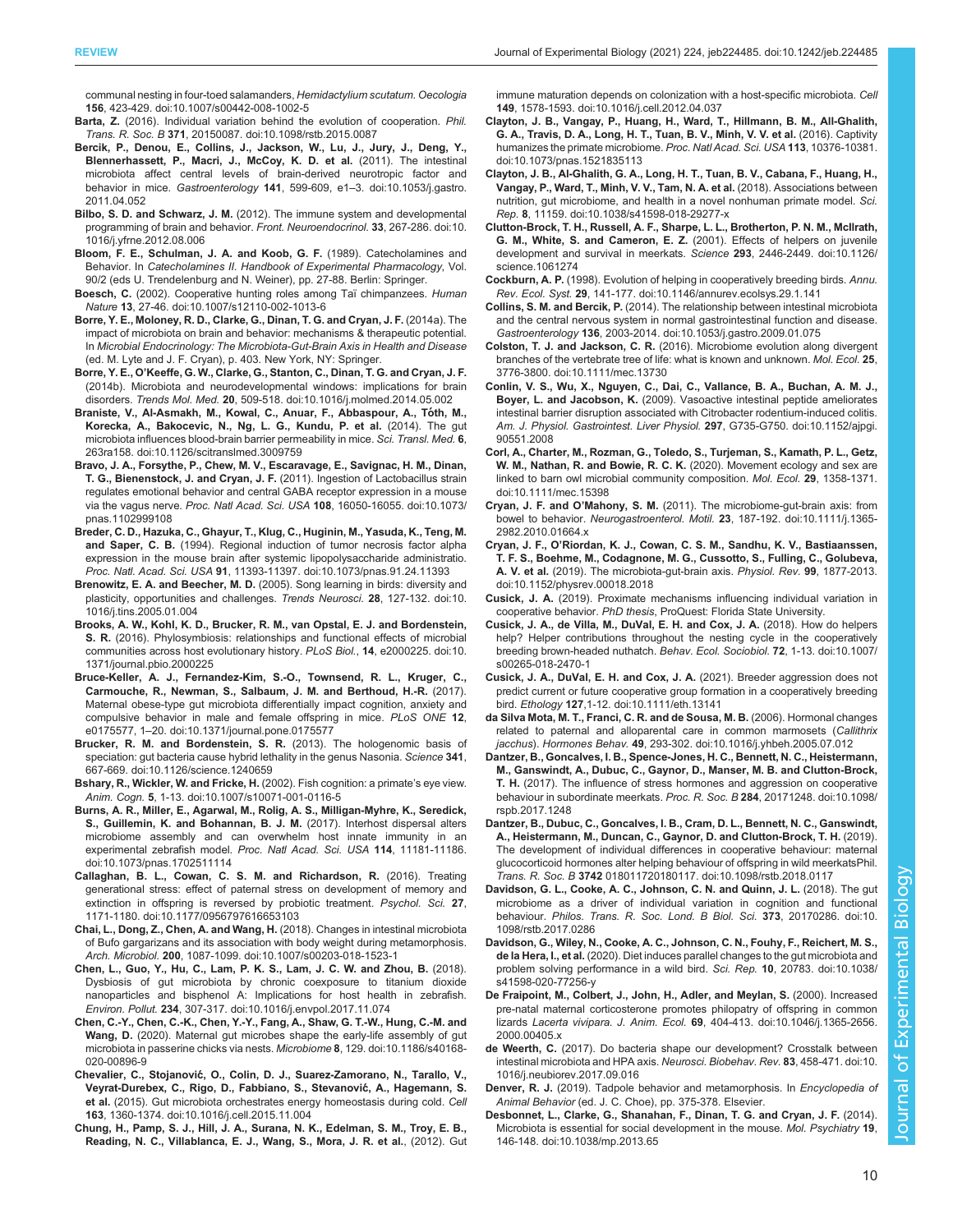- <span id="page-10-0"></span>[Diaz Heijtz, R., Wang, S., Anuar, F., Qian, Y., Bjorkholm, M., Samuelsson, A.,](https://doi.org/10.1073/pnas.1010529108) [Hibberd, M. L., Forssberg, H. and Pettersson, S.](https://doi.org/10.1073/pnas.1010529108) (2011). Normal gut microbiota [modulates brain development and behavior.](https://doi.org/10.1073/pnas.1010529108) Proc. Natl Acad. Sci. USA 108, [3047-3052. doi:10.1073/pnas.1010529108](https://doi.org/10.1073/pnas.1010529108)
- [Dinan, T. G., Stilling, R. M., Stanton, C. and Cryan, J. F.](https://doi.org/10.1016/j.jpsychires.2015.02.021) (2015). Collective [unconscious: how gut microbes shape human behavior.](https://doi.org/10.1016/j.jpsychires.2015.02.021) J. Psychiatr. Res. 63, 1-9. [doi:10.1016/j.jpsychires.2015.02.021](https://doi.org/10.1016/j.jpsychires.2015.02.021)
- [Ding, Z. F., Cao, M. J., Zhu, X. S., Xu, G. H. and Wang, R. L.](https://doi.org/10.1111/jfd.12624) (2017). Changes in the [gut microbiome of the Chinese mitten crab \(](https://doi.org/10.1111/jfd.12624)Eriocheir sinensis) in response to [White spot syndrome virus \(WSSV\) infection.](https://doi.org/10.1111/jfd.12624) J. Fish Dis. 40, 1561-1571. doi:10. [1111/jfd.12624](https://doi.org/10.1111/jfd.12624)
- [Dominguez-Bello, M. G., Costello, E. K., Contreras, M., Magris, M., Hidalgo, G.,](https://doi.org/10.1073/pnas.1002601107) Fierer, N. and Knight, R. [\(2010\). Delivery mode shapes the acquisition and](https://doi.org/10.1073/pnas.1002601107) [structure of the initial microbiota across multiple body habitats in newborns.](https://doi.org/10.1073/pnas.1002601107) Proc. Natl Acad. Sci. USA 107[, 11971-11975. doi:10.1073/pnas.1002601107](https://doi.org/10.1073/pnas.1002601107)
- [Douglas, A. J., Hug, L. A. and Katzenback, B. A.](https://doi.org/10.1007/s00248-020-01550-5) (2021). Composition of the North American Wood Frog (Rana sylvatica[\) Bacterial Skin Microbiome and Seasonal](https://doi.org/10.1007/s00248-020-01550-5) [Variation in Community Structure.](https://doi.org/10.1007/s00248-020-01550-5) Microb. Ecol. 81, 78-92. doi:10.1007/s00248- [020-01550-5](https://doi.org/10.1007/s00248-020-01550-5)
- [Downing, P. A., Griffin, A. S. and Cornwallis, C. K.](https://doi.org/10.1038/s41559-020-1113-x) (2020). Group formation and [the evolutionary pathway to complex sociality in birds.](https://doi.org/10.1038/s41559-020-1113-x) Nat. Ecol. Evol. 4, 479-486. [doi:10.1038/s41559-020-1113-x](https://doi.org/10.1038/s41559-020-1113-x)
- [Duckworth, R. A., Belloni, V. and Anderson, S. R.](https://doi.org/10.1126/science.1260154) (2015). Cycles of species [replacement emerge from locally induced maternal effects on offspring behavior in](https://doi.org/10.1126/science.1260154) a passerine bird. Science 347[, 875-877. doi:10.1126/science.1260154](https://doi.org/10.1126/science.1260154)
- DuVal, E. H. [\(2007\). Cooperative display and lekking behavior of the lance-tailed](https://doi.org/10.1093/auk/124.4.1168) Manakin (Chiroxiphia Lanceolata). The Auk 124[, 1168-1185. doi:10.1093/auk/](https://doi.org/10.1093/auk/124.4.1168) [124.4.1168](https://doi.org/10.1093/auk/124.4.1168)
- Emlen, S. T. and Wrege, P. H. [\(2004\). Division of labour in parental care behaviour](https://doi.org/10.1016/j.anbehav.2003.08.034) [of a sex-role-reversed shorebird, the wattled jacana.](https://doi.org/10.1016/j.anbehav.2003.08.034) Anim. Behav. 68, 847-855. [doi:10.1016/j.anbehav.2003.08.034](https://doi.org/10.1016/j.anbehav.2003.08.034)
- Engel, K., Sauer, J., Jü[nemann, S., Winkler, A., Wibberg, D., Kalinowski, J.,](https://doi.org/10.1007/s00248-017-1130-8) Tauch, A. and Caspers, B. A. [\(2018\). Individual- and species-specific skin](https://doi.org/10.1007/s00248-017-1130-8) [microbiomes in three different estrildid finch species revealed by 16S amplicon](https://doi.org/10.1007/s00248-017-1130-8) sequencing. Microb. Ecol. 76[, 518-529. doi:10.1007/s00248-017-1130-8](https://doi.org/10.1007/s00248-017-1130-8)
- Erny, D., Hrabě [de Angelis, A. L., Jaitin, D., Wieghofer, P., Staszewski, O.,](https://doi.org/10.1038/nn.4030) [David, E., Keren-Shaul, H., Mahlakoiv, T., Jakobshagen, K., Buch, T. et al.](https://doi.org/10.1038/nn.4030) [\(2015\). Host microbiota constantly control maturation and function of microglia in](https://doi.org/10.1038/nn.4030) the CNS. Nat. Neurosci. 18[, 965-977. doi:10.1038/nn.4030](https://doi.org/10.1038/nn.4030)
- [Evans, J. K., Buchanan, K. L., Griffith, S. C., Klasing, K. C. and Addison, B. A.](https://doi.org/10.1016/j.yhbeh.2016.12.003) [\(2017\). Ecoimmunology and microbial ecology: contributions to avian behavior,](https://doi.org/10.1016/j.yhbeh.2016.12.003) physiology, and life history. Horm. Behav. 88[, 112-121. doi:10.1016/j.yhbeh.2016.](https://doi.org/10.1016/j.yhbeh.2016.12.003) [12.003](https://doi.org/10.1016/j.yhbeh.2016.12.003)
- [Fontaine, S. S., Novarro, A. J. and Kohl, K. D.](https://doi.org/10.1242/jeb.187559) (2018). Environmental temperature [alters the digestive performance and gut microbiota of a terrestrial amphibian.](https://doi.org/10.1242/jeb.187559) J. Exp. Biol. 221[, jeb187559. doi:10.1242/jeb.187559](https://doi.org/10.1242/jeb.187559)
- Garcia-Reyero, N. [\(2018\). The clandestine organs of the endocrine system.](https://doi.org/10.1016/j.ygcen.2017.08.017) Gen. Comp. Endocrinol. 257[, 264-271. doi:10.1016/j.ygcen.2017.08.017](https://doi.org/10.1016/j.ygcen.2017.08.017)
- Gareau, M. G. [\(2014\). Microbiota-gut-brain axis and cognitive function.](https://doi.org/10.1007/978-1-4939-0897-4_16) Adv. Exp. Med. Biol 817[, 357-371. doi:10.1007/978-1-4939-0897-4\\_16](https://doi.org/10.1007/978-1-4939-0897-4_16)
- [Gemmell, N. J., Todd, E. V., Goikoetxea, A., Ortega-Recalde, O. and Hore, T. A.](https://doi.org/10.1016/bs.ctdb.2018.12.014) [\(2019\). Natural sex change in fish.](https://doi.org/10.1016/bs.ctdb.2018.12.014) Curr. Top. Dev. Biol. 134, 71-117. doi:10.1016/ [bs.ctdb.2018.12.014](https://doi.org/10.1016/bs.ctdb.2018.12.014)
- [Greene, L. K., Bornbusch, S. L., McKenney, E. A., Harris, R. L., Gorvetzian,](https://doi.org/10.1002/ajp.22974) [S. R., Yoder, A. D. and Drea, C. M.](https://doi.org/10.1002/ajp.22974) (2019). The importance of scale in [comparative microbiome research: new insights from the gut and glands of captive](https://doi.org/10.1002/ajp.22974) and wild lemurs. Am. J. Primatol., 81[, e22974. doi:10.1002/ajp.22974](https://doi.org/10.1002/ajp.22974)
- Greer, J. A., Swei, A., Vredenburg, V. T. and Zink, A. G. (2020). Parental care alters the egg microbiome of maritime earwigs. Microb. Ecol. 80, 920-934.
- [Grieneisen, L. E., Livermore, J., Alberts, S., Tung, J. and Archie, E. A.](https://doi.org/10.1093/icb/icx046) (2017). [Group living and male dispersal predict the core gut microbiome in wild baboons.](https://doi.org/10.1093/icb/icx046) Integr. Comp. Biol. 57[, 770-785. doi:10.1093/icb/icx046](https://doi.org/10.1093/icb/icx046)
- Griffin, A. S. and West, S. A. [\(2002\). Kin selection: fact and fiction.](https://doi.org/10.1016/S0169-5347(01)02355-2) Trends Ecol. Evol. 17[, 15-21. doi:10.1016/S0169-5347\(01\)02355-2](https://doi.org/10.1016/S0169-5347(01)02355-2)
- [Gurevich, Y., Lewin-Epstein, O. and Hadany, L.](https://doi.org/10.1098/rstb.2019.0599) (2020). The evolution of paternal care: a role for microbes? Phil. Trans. R. Soc. B 375[, 20190599. doi:10.1098/rstb.](https://doi.org/10.1098/rstb.2019.0599) [2019.0599](https://doi.org/10.1098/rstb.2019.0599)
- Hamilton, W. D. [\(1964\). The genetical evolution of social behaviour.](https://doi.org/10.1016/0022-5193(64)90038-4) I. J. Theoret. Biol. 7[, 1-16. doi:10.1016/0022-5193\(64\)90038-4](https://doi.org/10.1016/0022-5193(64)90038-4)
- [Harris, R. N., Lauer, A., Simon, M. A., Banning, J. L. and Alford, R. A.](https://doi.org/10.3354/dao02004) (2009). [Addition of antifungal skin bacteria to salamanders ameliorates the effects of](https://doi.org/10.3354/dao02004) chytridiomycosis. Dis. Aquat. Organ. 83[, 11-16. doi:10.3354/dao02004](https://doi.org/10.3354/dao02004)
- Hassiotou, F. and Geddes, D. T. [\(2015\). Immune cell-mediated protection of the](https://doi.org/10.3945/an.114.007377) [mammary gland and the infant during breastfeeding.](https://doi.org/10.3945/an.114.007377) Adv. Nutr. 6, 267-275. [doi:10.3945/an.114.007377](https://doi.org/10.3945/an.114.007377)
- Hellmann, J. K. and Hamilton, I. M. [\(2014\). The presence of neighbors influences](https://doi.org/10.1093/beheco/aru001) [defense against predators in a cooperatively breeding cichlid.](https://doi.org/10.1093/beheco/aru001) Behav. Ecol. 25, [386-391. doi:10.1093/beheco/aru001](https://doi.org/10.1093/beheco/aru001)
- [Hellmann, J. K., Bukhari, S. A., Deno, J. and Bell, A. M.](https://doi.org/10.1111/1365-2656.13364) (2020). Sex-specific [plasticity across generations I: Maternal and paternal effects on sons and](https://doi.org/10.1111/1365-2656.13364)

daughters. [J. Anim. Ecol.](https://doi.org/10.1111/1365-2656.13364) 89, 2788–[2799. https://doi.org/10.1111/1365-2656.](https://doi.org/10.1111/1365-2656.13364) [13364](https://doi.org/10.1111/1365-2656.13364)

- Hernandez, J., Escalló[n, C., Medina, D., Vernasco, B. J., Walke, J. B., Belden,](https://doi.org/10.1371/journal.pone.0228982) L. K. and Moore, I. T. [\(2020\). Cloacal bacterial communities of tree swallows](https://doi.org/10.1371/journal.pone.0228982) (Tachycineta bicolor[\): Similarity within a population, but not between pair-bonded](https://doi.org/10.1371/journal.pone.0228982) social partners. PLoS ONE 15[, e0228982. doi:10.1371/journal.pone.0228982](https://doi.org/10.1371/journal.pone.0228982)
- Hird, S. M. [\(2017\). Evolutionary biology needs wild microbiomes.](https://doi.org/10.3389/fmicb.2017.00725) Front. Microbiol. 8, [725. doi:10.3389/fmicb.2017.00725](https://doi.org/10.3389/fmicb.2017.00725)
- Hodge, S. J. [\(2007\). Counting the costs: the evolution of male-biased care in the](https://doi.org/10.1016/j.anbehav.2006.09.024) [cooperatively breeding banded mongoose.](https://doi.org/10.1016/j.anbehav.2006.09.024) Anim. Behav. 74, 911-919. doi:10. [1016/j.anbehav.2006.09.024](https://doi.org/10.1016/j.anbehav.2006.09.024)
- Holzer, P. [\(2016\). Neuropeptides, microbiota, and behavior.](https://doi.org/10.1016/bs.irn.2016.08.005) Int. Rev. Neurobiol. 131[, 67-89. doi:10.1016/bs.irn.2016.08.005](https://doi.org/10.1016/bs.irn.2016.08.005)
- Holzer, P. and Farzi, A. (2014). Neuropeptides and the microbiota-gut-brain axis. In Microbial Endocrinology: The Microbiota-Gut-Brain Axis in Health and Disease (ed. M. Lyte and J. F. Cryan), pp. 195-219. New York, NY: Springer.
- Hooper, L. V. and Gordon, J. I. [\(2001\). Commensal host-bacterial relationships in](https://doi.org/10.1126/science.1058709) the gut. Science 292[, 1115-1118. doi:10.1126/science.1058709](https://doi.org/10.1126/science.1058709)
- [Hoshi, H., Aijima, H., Horie, K., Nagata, H., Kaneko, T. and Ikeda, T.](https://doi.org/10.1620/tjem.166.297) (1992). [Lymph follicles and germinal center in popliteal lymph nodes and other lymphoid](https://doi.org/10.1620/tjem.166.297) [tissues of germ-free and conventional rats.](https://doi.org/10.1620/tjem.166.297) Tohoku J. Exp. Med 166, 297-307. [doi:10.1620/tjem.166.297](https://doi.org/10.1620/tjem.166.297)
- [Hyde, E. R., Navas-Molina, J. A., Song, S. J., Kueneman, J. G., Ackermann, G.,](https://doi.org/10.1128/mSystems.00046-16) [Cardona, C., Humphrey, G., Boyer, D., Weaver, T., Mendelson, J. R., III](https://doi.org/10.1128/mSystems.00046-16) et al. [\(2016\). The oral and skin microbiomes of captive komodo dragons are](https://doi.org/10.1128/mSystems.00046-16) [significantly shared with their habitat.](https://doi.org/10.1128/mSystems.00046-16) mSystems 1, e00046-16. doi:10.1128/ [mSystems.00046-16](https://doi.org/10.1128/mSystems.00046-16)
- [Ishida, H., Shirayama, Y., Iwata, M., Katayama, S., Yamamoto, A., Kawahara, R.](https://doi.org/10.1002/hipo.20264) and Nakagome, K. [\(2007\). Infusion of neuropeptide Y into CA3 region of](https://doi.org/10.1002/hipo.20264) [hippocampus produces antidepressant-like effect via Y1 receptor.](https://doi.org/10.1002/hipo.20264) Hippocampus 17[, 271-280. doi:10.1002/hipo.20264](https://doi.org/10.1002/hipo.20264)
- Jašarević[, E., Howard, C. D., Morrison, K., Misic, A., Weinkopff, T., Scott, P.,](https://doi.org/10.1038/s41593-018-0182-5) Hunter, C., Beiting, D. and Bale, T. L. [\(2018\). The maternal vaginal microbiome](https://doi.org/10.1038/s41593-018-0182-5) [partially mediates the effects of prenatal stress on offspring gut and](https://doi.org/10.1038/s41593-018-0182-5) hypothalamus. Nat. Neurosci. 21[, 1061-1071. doi:10.1038/s41593-018-0182-5](https://doi.org/10.1038/s41593-018-0182-5)
- [Javurek, A. B., Spollen, W. G., Ali, A. M. M., Johnson, S. A., Lubahn, D. B.,](https://doi.org/10.1038/srep23027) [Bivens, N. J., Bromert, K. H., Ellersieck, M. R., Givan, S. A. and Rosenfeld,](https://doi.org/10.1038/srep23027) C. S. [\(2016\). Discovery of a novel seminal fluid microbiome and influence of](https://doi.org/10.1038/srep23027) [estrogen receptor alpha genetic status.](https://doi.org/10.1038/srep23027) Sci. Rep. 6, 23027. doi:10.1038/ [srep23027](https://doi.org/10.1038/srep23027)
- Jenni, D. A. and Betts, B. J. [\(1978\). Sex differences in nest construction,](https://doi.org/10.1016/0003-3472(78)90020-9) [incubation, and parental behaviour in the polyandrous American jaçana \(](https://doi.org/10.1016/0003-3472(78)90020-9)Jacana spinosa). Anim. Behav. 26[, 207-218. doi:10.1016/0003-3472\(78\)90020-9](https://doi.org/10.1016/0003-3472(78)90020-9)
- [Jones, J. C., Fruciano, C., Marchant, J., Hildebrand, F., Forslund, S., Bork, P.,](https://doi.org/10.1007/s00040-018-0624-9) Engel, P. and Hughes, W. O. H. [\(2018\). The gut microbiome is associated with](https://doi.org/10.1007/s00040-018-0624-9) [behavioural task in honey bees.](https://doi.org/10.1007/s00040-018-0624-9) Insectes Soc. 65, 419-429. doi:10.1007/s00040- [018-0624-9](https://doi.org/10.1007/s00040-018-0624-9)
- [Kasper, C., Kolliker, M., Postma, E. and Taborsky, B.](https://doi.org/10.1098/rspb.2017.0369) (2017). Consistent [cooperation in a cichlid fish is caused by maternal and developmental effects](https://doi.org/10.1098/rspb.2017.0369) [rather than heritable genetic variation.](https://doi.org/10.1098/rspb.2017.0369) Proc. Biol. Sci. 284, 20170369. doi:10. [1098/rspb.2017.0369](https://doi.org/10.1098/rspb.2017.0369)
- Kingma, S. A. [\(2017\). Direct benefits explain interspecific variation in helping](https://doi.org/10.1038/s41467-017-01299-5) [behaviour among cooperatively breeding birds.](https://doi.org/10.1038/s41467-017-01299-5) Nat. Commun. 8, 1094. doi:10. [1038/s41467-017-01299-5](https://doi.org/10.1038/s41467-017-01299-5)
- [Kirchoff, N. S., Udell, M. A. R. and Sharpton, T. J.](https://doi.org/10.7717/peerj.6103) (2019). The gut microbiome [correlates with conspecific aggression in a small population of rescued dogs](https://doi.org/10.7717/peerj.6103) (Canis familiaris). PeerJ 7[, e6103. doi:10.7717/peerj.6103](https://doi.org/10.7717/peerj.6103)
- Koenig, W. D. and Mumme, R. L. (1987). Population Ecology of the Cooperatively Breeding Acorn Woodpecker. Princeton, NJ: Princeton University Press.
- Koenig, W. D. and Walters, E. L. [\(2011\). Brooding, provisioning, and compensatory](https://doi.org/10.1093/beheco/arr172) [care in the cooperatively breeding acorn woodpecker.](https://doi.org/10.1093/beheco/arr172) Behav. Ecol. 23, 181-190. [doi:10.1093/beheco/arr172](https://doi.org/10.1093/beheco/arr172)
- Kohl, K. D. and Yahn, J. [\(2016\). Effects of environmental temperature on the gut](https://doi.org/10.1111/1462-2920.13255) [microbial communities of tadpoles.](https://doi.org/10.1111/1462-2920.13255) Environ. Microbiol. 18, 1561-1565. doi:10. [1111/1462-2920.13255](https://doi.org/10.1111/1462-2920.13255)
- [Kohl, K. D., Stengel, A. and Dearing, M. D.](https://doi.org/10.1111/1462-2920.12841) (2016). Inoculation of tannin-degrading [bacteria into novel hosts increases performance on tannin-rich diets.](https://doi.org/10.1111/1462-2920.12841) Environ. Microbiol. 18[, 1720-1729. doi:10.1111/1462-2920.12841](https://doi.org/10.1111/1462-2920.12841)

[Kohl, K. D., Brun, A., Magallanes, M., Brinkerhoff, J., Laspiur, A., Acosta, J. C.,](https://doi.org/10.1111/mec.13921) [Caviedes-Vidal, E. and Bordenstein, S. R.](https://doi.org/10.1111/mec.13921) (2017). Gut microbial ecology of [lizards: Insights into diversity in the wild, effects of captivity, variation across gut](https://doi.org/10.1111/mec.13921) regions and transmission. Mol. Ecol. 26[, 1175-1189. doi:10.1111/mec.13921](https://doi.org/10.1111/mec.13921)

Komdeur, J. [\(2006\). Variation in individual investment strategies among social](https://doi.org/10.1111/j.1439-0310.2006.01243.x) animals. Ethology 112[, 729-747. doi:10.1111/j.1439-0310.2006.01243.x](https://doi.org/10.1111/j.1439-0310.2006.01243.x)

Kopachena, J. and Falls, J. (1993). Re-evaluation of morph-specific variations in parental behavior of the white-throated sparrow. Wilson Bull. 105, 48-59.

Krakauer, A. H. [\(2005\). Kin selection and cooperative courtship in wild turkeys.](https://doi.org/10.1038/nature03325) Nature 434[, 69-72. doi:10.1038/nature03325](https://doi.org/10.1038/nature03325)

Kreisinger, J., Cížková, D., Kropácková[, L. and Albrecht, T.](https://doi.org/10.1371/journal.pone.0137401) (2015). Cloacal [microbiome structure in a long-distance migratory bird assessed using deep](https://doi.org/10.1371/journal.pone.0137401)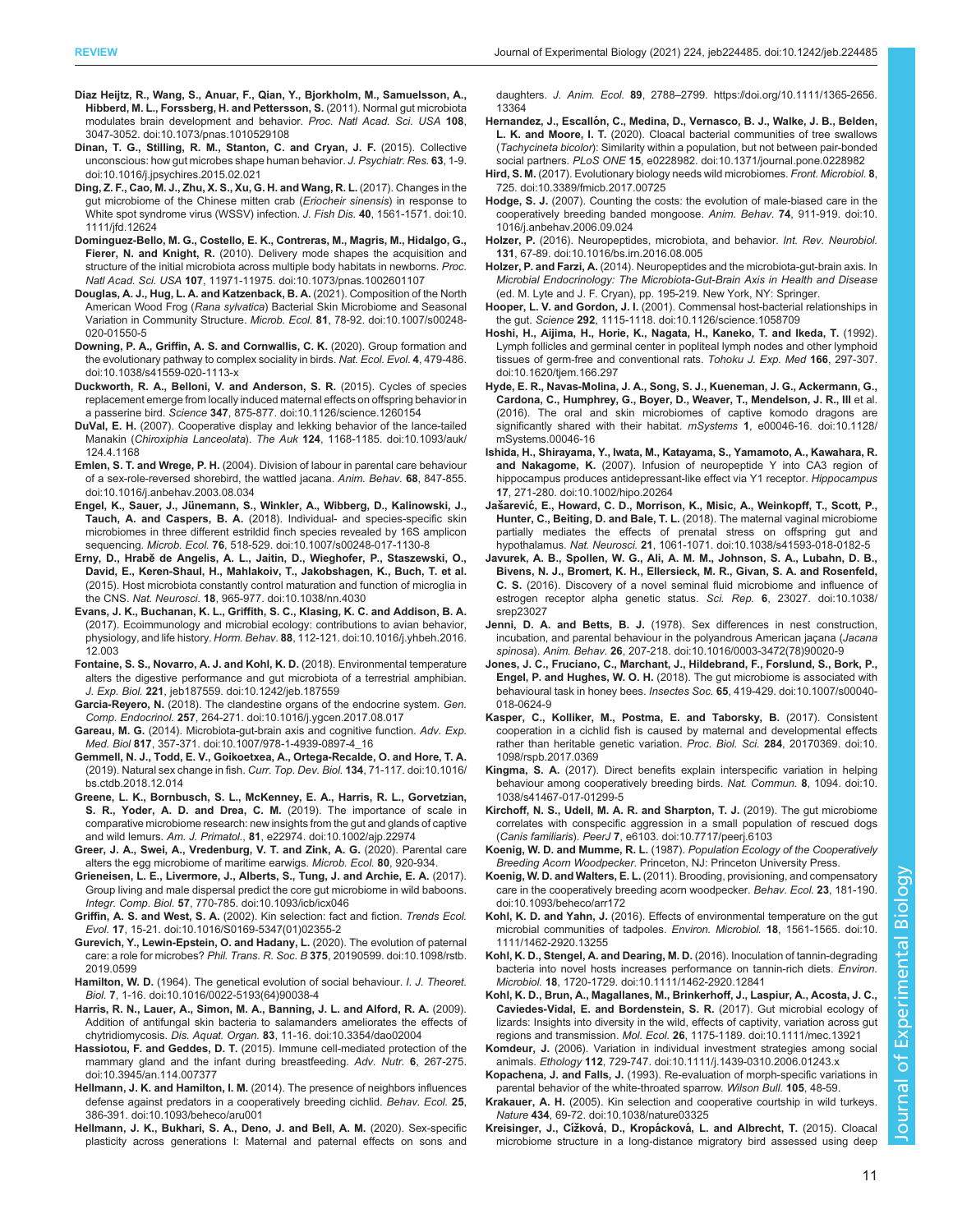<span id="page-11-0"></span>16sRNA pyrosequencing. PLoS ONE 10[, e0137401. doi:10.1371/journal.pone.](https://doi.org/10.1371/journal.pone.0137401) [0137401](https://doi.org/10.1371/journal.pone.0137401)

- [Kueneman, J. G., Woodhams, D. C., Harris, R., Archer, H. M., Knight, R. and](https://doi.org/10.1098/rspb.2016.1553) McKenzie, V. J. [\(2016\). Probiotic treatment restores protection against lethal](https://doi.org/10.1098/rspb.2016.1553) [fungal infection lost during amphibian captivity.](https://doi.org/10.1098/rspb.2016.1553) Proc. Biol. Sci. 283, 20161553. [doi:10.1098/rspb.2016.1553](https://doi.org/10.1098/rspb.2016.1553)
- Kulkarni, S. and Heeb, P. [\(2007\). Social and sexual behaviours aid transmission of](https://doi.org/10.1016/j.beproc.2006.10.005) bacteria in birds. Behav. Processes 74[, 88-92. doi:10.1016/j.beproc.2006.10.005](https://doi.org/10.1016/j.beproc.2006.10.005)
- [Kwong, W. K., Mancenido, A. L. and Moran, N. A.](https://doi.org/10.1098/rsos.170003) (2017). Immune system [stimulation by the native gut microbiota of honey bees.](https://doi.org/10.1098/rsos.170003) R. Soc. Open Sci. 4, [170003. doi:10.1098/rsos.170003](https://doi.org/10.1098/rsos.170003)
- Lee, Y. K. and Mazmanian, S. K. [\(2010\). Has the microbiota played a critical role in](https://doi.org/10.1126/science.1195568) [the evolution of the adaptive immune system?](https://doi.org/10.1126/science.1195568) Science 330, 1768-1773. doi:10. [1126/science.1195568](https://doi.org/10.1126/science.1195568)
- [Leftwich, P. T., Hutchings, M. I. and Chapman, T.](https://doi.org/10.1002/bies.201800053) (2018). Diet, Gut Microbes and [Host Mate Choice: understanding the significance of microbiome effects on host](https://doi.org/10.1002/bies.201800053) [mate choice requires a case by case evaluation.](https://doi.org/10.1002/bies.201800053) BioEssays 40, e1800053. doi:10. [1002/bies.201800053](https://doi.org/10.1002/bies.201800053)
- [Leighton, G. M. and Vander Meiden, L. N.](https://doi.org/10.1371/journal.pone.0150953) (2016). Sociable weavers increase [cooperative nest construction after suffering aggression.](https://doi.org/10.1371/journal.pone.0150953) PLoS ONE 11, [e0150953. doi:10.1371/journal.pone.0150953](https://doi.org/10.1371/journal.pone.0150953)
- [Levin, I. I., Zonana, D. M., Fosdick, B. K., Song, S. J., Knight, R. and Safran, R. J.](https://doi.org/10.1098/rsbl.2016.0352) [\(2016\). Stress response, gut microbial diversity and sexual signals correlate with](https://doi.org/10.1098/rsbl.2016.0352) social interactions. Biol. Lett. 12[, 20160352. doi:10.1098/rsbl.2016.0352](https://doi.org/10.1098/rsbl.2016.0352)
- Lewin-Epstein, O. and Hadany, L. [\(2020\). Host-microbiome coevolution can](https://doi.org/10.1098/rspb.2019.2754) [promote cooperation in a rock-paper-scissors dynamics.](https://doi.org/10.1098/rspb.2019.2754) Proc. Biol. Sci. 287, [20192754. doi:10.1098/rspb.2019.2754](https://doi.org/10.1098/rspb.2019.2754)
- [Lewin-Epstein, O., Aharonov, R. and Hadany, L.](https://doi.org/10.1038/ncomms14040) (2017). Microbes can help [explain the evolution of host altruism.](https://doi.org/10.1038/ncomms14040) Nat. Commun. 8, 14040. doi:10.1038/ [ncomms14040](https://doi.org/10.1038/ncomms14040)
- [Li, Q., Holmes, A., Ma, L., Van de Kar, L. D., Garcia, F. and Murphy, D. L.](https://doi.org/10.1523/JNEUROSCI.3223-04.2004) (2004). [Medial hypothalamic 5-hydroxytryptamine \(5-HT\)1A receptors regulate](https://doi.org/10.1523/JNEUROSCI.3223-04.2004) [neuroendocrine responses to stress and exploratory locomotor activity:](https://doi.org/10.1523/JNEUROSCI.3223-04.2004) [application of recombinant adenovirus containing 5-HT1A sequences.](https://doi.org/10.1523/JNEUROSCI.3223-04.2004) J. Neurosci. 24[, 10868-10877. doi:10.1523/JNEUROSCI.3223-04.2004](https://doi.org/10.1523/JNEUROSCI.3223-04.2004)
- Loo, W. T., Garcí[a-Loor, J., Dudaniec, R. Y., Kleindorfer, S. and Cavanaugh,](https://doi.org/10.1038/s41598-019-54869-6) C. M. [\(2019\). Host phylogeny, diet, and habitat differentiate the gut microbiomes of](https://doi.org/10.1038/s41598-019-54869-6) Darwin'[s finches on Santa Cruz Island.](https://doi.org/10.1038/s41598-019-54869-6) Sci. Rep. 9, 18781. doi:10.1038/s41598- [019-54869-6](https://doi.org/10.1038/s41598-019-54869-6)
- [Magrath, R. D., Haff, T. M., McLachlan, J. R. and Igic, B.](https://doi.org/10.1016/j.cub.2015.06.028) (2015). Wild birds learn to [eavesdrop on heterospecific alarm calls.](https://doi.org/10.1016/j.cub.2015.06.028) Curr. Biol. 25, 2047-2050. doi:10.1016/j. [cub.2015.06.028](https://doi.org/10.1016/j.cub.2015.06.028)
- Martin, R., Bermudez-Humaran, L. G. and Langella, P. (2016). Gnotobiotic rodents: an in vivo model for the study of microbe–microbe interactions. Front. Microbiol. 7, 1-7.
- Matsuura, K. [\(2001\). Nestmate recognition mediated by intestinal bacteria in a](https://doi.org/10.1034/j.1600-0706.2001.920103.x) termite, Reticulitermes speratus. Oikos 92[, 20-26. doi:10.1034/j.1600-0706.2001.](https://doi.org/10.1034/j.1600-0706.2001.920103.x) [920103.x](https://doi.org/10.1034/j.1600-0706.2001.920103.x)
- [Maul, J. D., Gandhi, J. P. and Farris, J. L.](https://doi.org/10.1007/s00248-004-0076-9) (2005). Community-level physiological [profiles of cloacal microbes in songbirds \(order: Passeriformes\): variation due to](https://doi.org/10.1007/s00248-004-0076-9) [host species, host diet, and habitat.](https://doi.org/10.1007/s00248-004-0076-9) Microb. Ecol. 50, 19-28. doi:10.1007/s00248-[004-0076-9](https://doi.org/10.1007/s00248-004-0076-9)
- [McKenzie, V. J., Song, S. J., Delsuc, F., Prest, T. L., Oliveria, A. M., Korpita, T. M.,](https://doi.org/10.1093/icb/icx090) [Alexiev, A., Amato, K. R., Metcalf, J. L., Kowalewski, M. et al.](https://doi.org/10.1093/icb/icx090) (2017). The [effects of captivity on the mammalian gut microbiome.](https://doi.org/10.1093/icb/icx090) Integr. Comp. Biol. 57, [690-704. doi:10.1093/icb/icx090](https://doi.org/10.1093/icb/icx090)
- Meaney, M. J. [\(2001\). Maternal care, gene expression, and the transmission of](https://doi.org/10.1146/annurev.neuro.24.1.1161) [individual differences in stress reactivity across generations.](https://doi.org/10.1146/annurev.neuro.24.1.1161) Annu. Rev. Neurosci. 24[, 1161-1192. doi:10.1146/annurev.neuro.24.1.1161](https://doi.org/10.1146/annurev.neuro.24.1.1161)
- [Moeller, A. H., Ivey, K., Cornwall, M. B., Herr, K., Rede, J., Taylor, E. N. and](https://doi.org/10.1128/AEM.01181-20) Gunderson, A. R. [\(2020\). The lizard gut microbiome changes with temperature](https://doi.org/10.1128/AEM.01181-20) [and is associated with heat tolerance.](https://doi.org/10.1128/AEM.01181-20) Appl. Environ. Microbiol. 86, e01181-20. [doi:10.1128/AEM.01181-20](https://doi.org/10.1128/AEM.01181-20)
- [Møller, A. P., Czirjak, G. A. and Heeb, P.](https://doi.org/10.1111/j.1365-2435.2009.01594.x) (2009). Feather micro-organisms and [uropygial antimicrobial defences in a colonial passerine bird.](https://doi.org/10.1111/j.1365-2435.2009.01594.x) Funct. Ecol. 23, [1097-1102. doi:10.1111/j.1365-2435.2009.01594.x](https://doi.org/10.1111/j.1365-2435.2009.01594.x)
- [Moretti, R., Pansiot, J., Bettati, D., Strazielle, N., Ghersi-Egea, J.-F., Damante,](https://doi.org/10.3389/fnins.2015.00040) [G., Fleiss, B., Titomanlio, L. and Gressens, P.](https://doi.org/10.3389/fnins.2015.00040) (2015). Blood-brain barrier [dysfunction in disorders of the developing brain.](https://doi.org/10.3389/fnins.2015.00040) Front. Neurosci. 9, 40. doi:10. [3389/fnins.2015.00040](https://doi.org/10.3389/fnins.2015.00040)
- [Morimoto, J., Simpson, S. J. and Ponton, F.](https://doi.org/10.1098/rsbl.2016.0966) (2017). Direct and trans-generational [effects of male and female gut microbiota in Drosophila melanogaster.](https://doi.org/10.1098/rsbl.2016.0966) Biol. Lett. 13[, 20160966. doi:10.1098/rsbl.2016.0966](https://doi.org/10.1098/rsbl.2016.0966)
- Münger, E., Montiel-Castro, A. J., Langhans, W. and Pacheco-López, G. (2018). [Reciprocal interactions between gut microbiota and host social behavior.](https://doi.org/10.3389/fnint.2018.00021) Front. Integr. Neurosci. 12[, 21. doi:10.3389/fnint.2018.00021](https://doi.org/10.3389/fnint.2018.00021)
- [Munley, K. M., Deyoe, J. E., Ren, C. C. and Demas, G. E.](https://doi.org/10.1016/j.yhbeh.2019.104608) (2020). Melatonin [mediates seasonal transitions in aggressive behavior and circulating androgen](https://doi.org/10.1016/j.yhbeh.2019.104608) [profiles in male Siberian hamsters.](https://doi.org/10.1016/j.yhbeh.2019.104608) Horm. Behav. 117, 104608. doi:10.1016/j. [yhbeh.2019.104608](https://doi.org/10.1016/j.yhbeh.2019.104608)
- [Mutzel, A., Dingemanse, N. J., Araya-Ajoy, Y. G. and Kempenaers, B.](https://doi.org/10.1098/rspb.2013.1019) (2013). [Parental provisioning behaviour plays a key role in linking personality with](https://doi.org/10.1098/rspb.2013.1019) reproductive success. Proc. R. Soc. B 280[, 20131019. doi:10.1098/rspb.2013.](https://doi.org/10.1098/rspb.2013.1019) [1019](https://doi.org/10.1098/rspb.2013.1019)
- [Myles, I. A., Pincus, N. B., Fontecilla, N. M. and Datta, S. K.](https://doi.org/10.1371/journal.pone.0087181) (2014). Effects of [parental omega-3 fatty acid intake on offspring microbiome and immunity.](https://doi.org/10.1371/journal.pone.0087181) PLoS ONE 9[, e87181. doi:10.1371/journal.pone.0087181](https://doi.org/10.1371/journal.pone.0087181)
- [Neufeld, K. M., Kang, N., Bienenstock, J. and Foster, J. A.](https://doi.org/10.1111/j.1365-2982.2010.01620.x) (2011). Reduced [anxiety-like behavior and central neurochemical change in germ-free mice.](https://doi.org/10.1111/j.1365-2982.2010.01620.x) Neurogastroenterol. Motil. 23[, 255-264.e119. doi:10.1111/j.1365-2982.2010.](https://doi.org/10.1111/j.1365-2982.2010.01620.x) [01620.x](https://doi.org/10.1111/j.1365-2982.2010.01620.x)
- Noguera, J. C., Aira, M., Pérez-Losada, M., Domínguez, J. and Velando, A. [\(2018\). Glucocorticoids modulate gastrointestinal microbiome in a wild bird.](https://doi.org/10.1098/rsos.171743) R. Soc. Open Sci. 5[, 171743. doi:10.1098/rsos.171743](https://doi.org/10.1098/rsos.171743)
- Nowak, M. A. [\(2006\). Five rules for the evolution of cooperation.](https://doi.org/10.1126/science.1133755) Science 314, [1560-1563. doi:10.1126/science.1133755](https://doi.org/10.1126/science.1133755)
- Nowicki, S. and Searcy, W. A. (2005). Song and mate choice in birds: how the development of behavior helps us understand function. The Auk 122, 1-14.
- Ntranos, A. and Casaccia, P. [\(2018\). The microbiome-gut-behavior axis: crosstalk](https://doi.org/10.1007/s13311-017-0597-9) [between the gut microbiome and oligodendrocytes modulates behavioral](https://doi.org/10.1007/s13311-017-0597-9) responses. Neurotherapeutics 15[, 31-35. doi:10.1007/s13311-017-0597-9](https://doi.org/10.1007/s13311-017-0597-9)
- O'[Mahony, S. M., Clarke, G., Borre, Y. E., Dinan, T. G. and Cryan, J. F.](https://doi.org/10.1016/j.bbr.2014.07.027) (2015). [Serotonin, tryptophan metabolism and the brain-gut-microbiome axis.](https://doi.org/10.1016/j.bbr.2014.07.027) Behav. Brain Res. 277[, 32-48. doi:10.1016/j.bbr.2014.07.027](https://doi.org/10.1016/j.bbr.2014.07.027)
- Pennisi, E. [\(2005\). How did cooperative behavior evolve?](https://doi.org/10.1126/science.309.5731.93) Science 309, 93. doi:10. [1126/science.309.5731.93](https://doi.org/10.1126/science.309.5731.93)
- [Poutahidis, T., Kearney, S. M., Levkovich, T., Qi, P., Varian, B. J., Lakritz, J. R.,](https://doi.org/10.1371/journal.pone.0078898) [Ibrahim, Y. M., Chatzigiagkos, A., Alm, E. J. and Erdman, S. E.](https://doi.org/10.1371/journal.pone.0078898) (2013). [Microbial symbionts accelerate wound healing via the neuropeptide hormone](https://doi.org/10.1371/journal.pone.0078898) oxytocin. PLoS One 8[, e78898. doi:10.1371/journal.pone.0078898](https://doi.org/10.1371/journal.pone.0078898)
- [Pratte, Z. A., Patin, N. V., McWhirt, M. E., Caughman, A. M., Parris, D. J. and](https://doi.org/10.1007/s00338-018-01750-z) Stewart, F. J. [\(2018\). Association with a sea anemone alters the skin microbiome](https://doi.org/10.1007/s00338-018-01750-z) of clownfish. Coral Reefs 37[, 1119-1125. doi:10.1007/s00338-018-01750-z](https://doi.org/10.1007/s00338-018-01750-z)
- [Rajala, M. W., Patterson, C. M., Opp, J. S., Foltin, S. K., Young, V. B. and Myers,](https://doi.org/10.1210/en.2013-1085) M. G., Jr. [\(2014\). Leptin acts independently of food intake to modulate gut](https://doi.org/10.1210/en.2013-1085) [microbial composition in male mice.](https://doi.org/10.1210/en.2013-1085) Endocrinology 155, 748-757. doi:10.1210/en. [2013-1085](https://doi.org/10.1210/en.2013-1085)
- Rando, O. J. and Simmons, R. A. (2015). I'[m eating for two: parental dietary effects](https://doi.org/10.1016/j.cell.2015.02.021) on offspring metabolism. Cell 161[, 93-105. doi:10.1016/j.cell.2015.02.021](https://doi.org/10.1016/j.cell.2015.02.021)
- Raulo, A. and Dantzer, B. [\(2018\). Associations between glucocorticoids and](https://doi.org/10.1002/ece3.4059) [sociality across a continuum of vertebrate social behavior.](https://doi.org/10.1002/ece3.4059) Ecol. Evol. 8, [7697-7716. doi:10.1002/ece3.4059](https://doi.org/10.1002/ece3.4059)
- [Raynaud, J., Schradin, C. and Fusani, L.](https://doi.org/10.1111/eth.12317) (2015). Corticosterone levels correlate [with alloparental care in a sex-dependent manner in African striped mice,](https://doi.org/10.1111/eth.12317) Rhabdomys pumilio. Ethology 121[, 57-67. doi:10.1111/eth.12317](https://doi.org/10.1111/eth.12317)
- [Reichelt, A. C., Loughman, A., Bernard, A., Raipuria, M., Abbott, K. N., Dachtler,](https://doi.org/10.1080/1028415X.2018.1537169) J., Van, T. T. H. and Moore, R. J. [\(2020\). An intermittent hypercaloric diet alters](https://doi.org/10.1080/1028415X.2018.1537169) [gut microbiota, prefrontal cortical gene expression and social behaviours in rats.](https://doi.org/10.1080/1028415X.2018.1537169) Nutr. Neurosci. 23[, 613-627. doi:10.1080/1028415X.2018.1537169](https://doi.org/10.1080/1028415X.2018.1537169)
- [Ren, C. C., Sylvia, K. E., Munley, K. M., Deyoe, J. E., Henderson, S. G., Vu, M. P.](https://doi.org/10.1242/jeb.212548) and Demas, G. E. [\(2020\). Photoperiod modulates the gut microbiome and](https://doi.org/10.1242/jeb.212548) [aggressive behavior in Siberian hamsters.](https://doi.org/10.1242/jeb.212548) J. Exp. Biol. 223, jeb212548. doi:10. [1242/jeb.212548](https://doi.org/10.1242/jeb.212548)
- Riedman, M. L. [\(1982\). The evolution of alloparental care and adoption in mammals](https://doi.org/10.1086/412936) and birds. Q Rev. Biol. 57[, 405-435. doi:10.1086/412936](https://doi.org/10.1086/412936)
- Rivest, S. (2010). Interactions between the immune and neuroendocrine systems. In Neuroendocrinology: The Normal Neuroendocrine System (ed. L. Martini), pp. 43-53. Elsevier.
- Robert, M. and Sorci, G. [\(2000\). The evolution of obligate interspecific brood](https://doi.org/10.1093/beheco/12.2.128) parasitism in birds. Behav. Ecol. 12[, 128-133. doi:10.1093/beheco/12.2.128](https://doi.org/10.1093/beheco/12.2.128)
- [Roeselers, G., Mittge, E. K., Stephens, W. Z., Parichy, D. M., Cavanaugh, C. M.,](https://doi.org/10.1038/ismej.2011.38) Guillemin, K. and Rawls, J. F. [\(2011\). Evidence for a core gut microbiota in the](https://doi.org/10.1038/ismej.2011.38) zebrafish. ISME J. 5[, 1595-1608. doi:10.1038/ismej.2011.38](https://doi.org/10.1038/ismej.2011.38)
- [Rojas, C. A., Holekamp, K. E., Winters, A. D. and Theis, K. R.](https://doi.org/10.1093/femsec/fiaa007) (2020). Body site[specific microbiota reflect sex and age-class among wild spotted hyenas.](https://doi.org/10.1093/femsec/fiaa007) FEMS Microbiol. Ecol. 96[, fiaa007. doi:10.1093/femsec/fiaa007](https://doi.org/10.1093/femsec/fiaa007)
- [Russell, A. F., Langmore, N. E., Cockbur, A. P., Astheimer, L. B. and Kilner,](https://doi.org/10.1126/science.1146037) R. M. [\(2007\). Reduced egg investment can conceal helper effects in cooperatively](https://doi.org/10.1126/science.1146037) breeding birds. Science 317[, 941-944. doi:10.1126/science.1146037](https://doi.org/10.1126/science.1146037)
- [Sachser, N., Zimmermann, T. D., Hennessy, M. B. and Kaiser, S.](https://doi.org/10.1016/j.cobeha.2020.07.014) (2020). [Sensitive phases in the development of rodent social behavior.](https://doi.org/10.1016/j.cobeha.2020.07.014) Curr. Opin. Behav. Sci. 36[, 63-70. doi:10.1016/j.cobeha.2020.07.014](https://doi.org/10.1016/j.cobeha.2020.07.014)
- [Sampson, T. R. and Mazmanian, S. K.](https://doi.org/10.1016/j.chom.2015.04.011) (2015). Control of brain development, [function, and behavior by the microbiome.](https://doi.org/10.1016/j.chom.2015.04.011) Cell Host Microbe 17, 565-576. doi:10. [1016/j.chom.2015.04.011](https://doi.org/10.1016/j.chom.2015.04.011)
- [San Juan, P. A., Hendershot, J. N., Daily, G. C. and Fukami, T.](https://doi.org/10.1038/s41396-019-0535-4) (2020). Land-use [change has host-specific influences on avian gut microbiomes.](https://doi.org/10.1038/s41396-019-0535-4) ISME J. 14, [318-321. doi:10.1038/s41396-019-0535-4](https://doi.org/10.1038/s41396-019-0535-4)